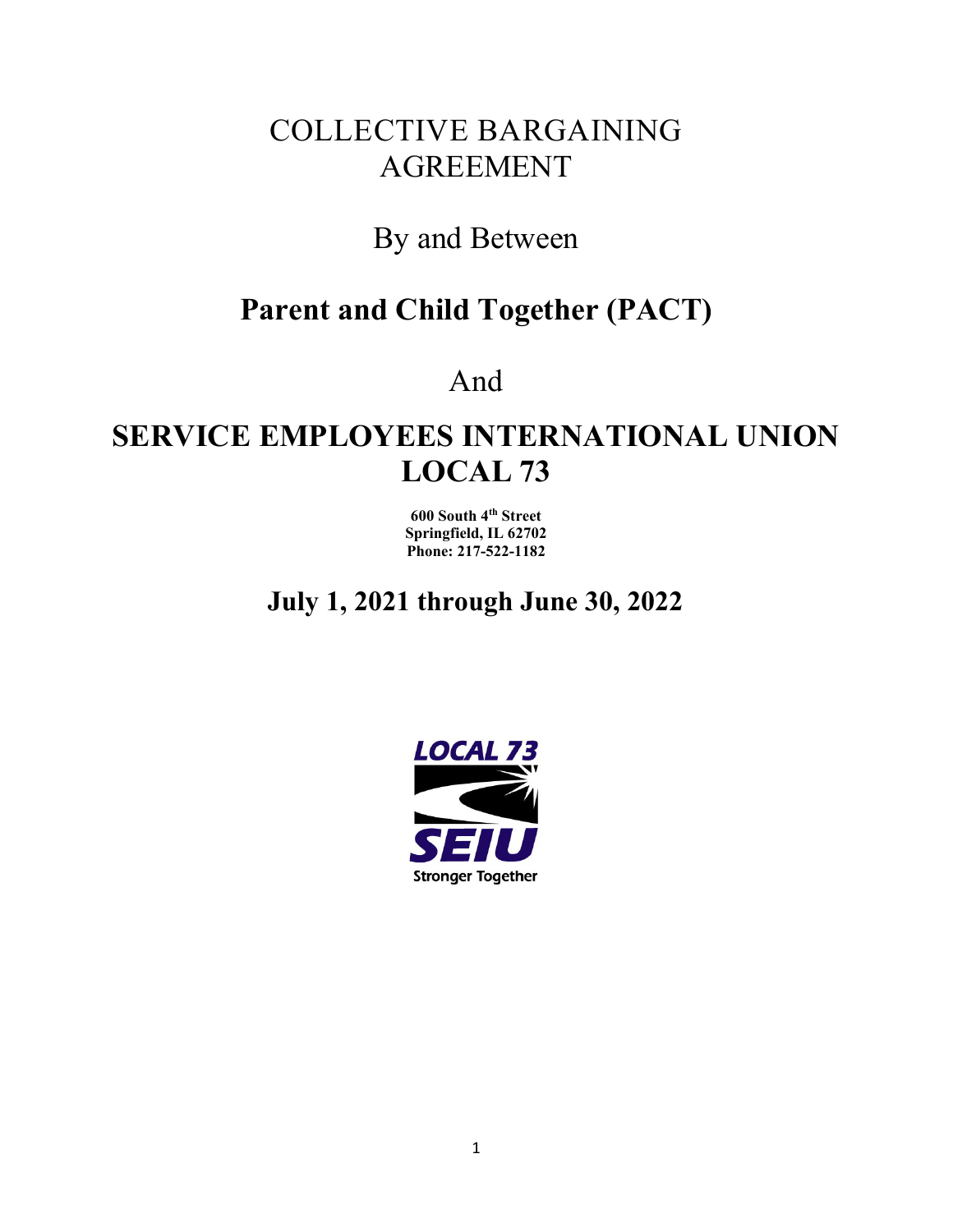# **PACT HEADSTART COLLECTIVE BARGAINING AGREEMENT**

# **TABLE OF CONTENTS**

| <b>Table of Contents</b>                                                                                                                                                                                                                                                                           |                                                                                                        |
|----------------------------------------------------------------------------------------------------------------------------------------------------------------------------------------------------------------------------------------------------------------------------------------------------|--------------------------------------------------------------------------------------------------------|
| <b>ARTICLE I</b><br><b>Preamble</b>                                                                                                                                                                                                                                                                | 5                                                                                                      |
| <b>ARTICLE II</b><br><b>Recognition</b><br>Recognition<br>Section 1.<br>Section 2. New Classification<br>Section 3. Recognition of Bargaining Representative<br>Section 4. Integrity of the Bargaining Unit                                                                                        | 5<br>5<br>$\frac{5}{6}$<br>6                                                                           |
| <b>Non-Discrimination</b><br><b>ARTICLE III</b><br>Section 1. Prohibition against Discrimination                                                                                                                                                                                                   | 6<br>6                                                                                                 |
| <b>ARTICLE IV</b><br><b>Management Rights</b>                                                                                                                                                                                                                                                      | 6                                                                                                      |
| <b>ARTICLE V</b><br><b>Union Rights</b><br>Section 1.<br><b>Stewards</b><br>Section 2. Access<br>Section 3. Bulletin Boards<br>Section 4. Union Shop<br>Section 5. Union Activities<br>Section 6. Union Orientation                                                                                | 6<br>$\boldsymbol{6}$<br>$\overline{7}$<br>$\overline{7}$<br>$\overline{7}$<br>$\overline{7}$<br>8     |
| <b>ARTICLE VI</b><br><b>Paid Leave</b>                                                                                                                                                                                                                                                             | 8                                                                                                      |
| Section 1.<br>Definition<br>Section 2. Evidence of Illness<br>Section 3. Hospitalization<br>Section 4. Bereavement Leave<br>Section 5. Winter Break<br>Section 6. Sick Leave<br>Section 7. Medical Exam Leave<br>Section 8. Leave Selection<br>Section 9. Additional Leave<br>Section 10. Vacation | $\bf 8$<br>$\begin{array}{c} 8 \\ 8 \end{array}$<br>9<br>$\boldsymbol{9}$<br>9<br>10<br>10<br>10<br>10 |
| ARTICI E VII<br><b>Leaves of Absence</b>                                                                                                                                                                                                                                                           | 10                                                                                                     |
| Section 1.<br><b>Educational Leave</b><br>Section 2.<br><b>Jury Duty/Witness Service</b><br>Section 3.<br><b>Military Leave</b><br>Section 4.<br><b>Family Leave</b>                                                                                                                               | 10<br>11<br>11<br>11                                                                                   |
| <b>ARTICLE VIII</b><br><b>Voluntary Leave Pool</b>                                                                                                                                                                                                                                                 | 12                                                                                                     |
| Section 1.<br>Donation Program                                                                                                                                                                                                                                                                     | 12                                                                                                     |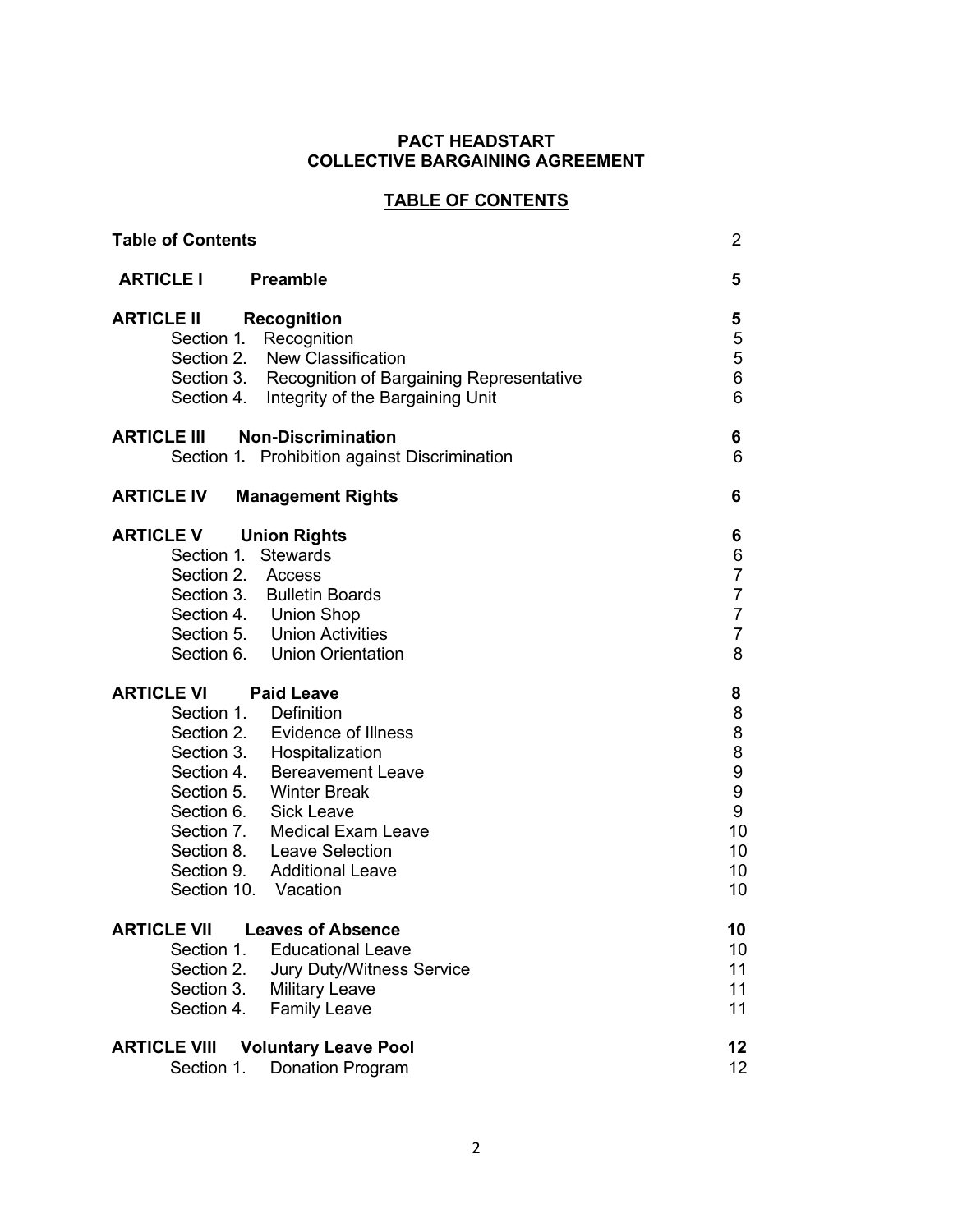| <b>ARTICLE IX</b>   | <b>Holidays</b>                                   | 12 |
|---------------------|---------------------------------------------------|----|
| Section 1.          | Holidays                                          | 12 |
| Section 2.          | <b>Holiday Compensation</b>                       | 13 |
| Section 3.          | <b>Eligibility for Holiday Compensation</b>       | 13 |
| Section 4.          | <b>Child Care Workers Winter Break</b>            | 13 |
| <b>ARTICLE X</b>    | <b>Hours of Work and Overtime</b>                 | 13 |
|                     | Section 1. Work Week/Work Schedules               | 13 |
| Section 2.          | Meal Periods                                      | 13 |
|                     | Section 3. Call Back                              | 14 |
|                     | Section 4. Overtime                               | 14 |
|                     | Section 5. Rest Breaks                            | 14 |
|                     | Section 6. Program Year                           | 14 |
| <b>ARTICLE XI</b>   | <b>Seniority, Layoffs, Vacancies</b>              | 14 |
| Section 1.          | Probation                                         | 14 |
|                     | Section 2. Definition of Seniority                | 14 |
|                     | Section 3. Loss of Seniority                      | 14 |
|                     | Section 4. Seniority List                         | 14 |
|                     | Section 5. Job Vacancies                          | 15 |
|                     | Section 6. Promotion                              | 15 |
|                     | Section 7. Layoff and Recall                      | 16 |
|                     | Section 8. Teacher Assignments                    | 16 |
| <b>ARTICLE XII</b>  | <b>Personnel Files</b>                            | 16 |
| Section 1.          | Inspection                                        | 16 |
|                     | Section 2. Union Access                           | 17 |
| Section 3.          | <b>Employee Rights</b>                            | 17 |
| <b>ARTICLE XIII</b> | <b>Discipline</b>                                 | 17 |
|                     | Section 1. Definition                             | 17 |
|                     | Section 2. Disciplinary Measures                  | 17 |
|                     | Section 3. Limitations                            | 17 |
| Section 4.          | <b>Pre-Disciplinary Meeting</b>                   | 17 |
| Section 5.          | <b>Investigatory Interviews</b>                   | 18 |
| <b>ARTICLE XIV</b>  | <b>Grievance Procedure</b>                        | 18 |
| Section 1.          | Purpose                                           | 18 |
| Section 2.          | Definition                                        | 18 |
| Section 3.          | Representation                                    | 18 |
| Section 4.          | <b>Subject Matter</b>                             | 18 |
| Section 5.          | <b>Time Limitations</b>                           | 18 |
| Section 6.          | <b>Compliance with Procedure</b>                  | 19 |
| Section 7.          | <b>Procedure for Handling Grievances</b>          | 19 |
| Section 8.          | Provisions Applicable to Arbitration Process      | 20 |
| Section 9.          | Misc Provisions Related to Grievance - Arbitrator | 20 |
| <b>ARTICLE XV</b>   | <b>Labor Management Committee Meetings</b>        | 21 |
| Section 1.          | Representative/Frequency of Meeting/Subject       |    |
|                     | of Discussion                                     | 21 |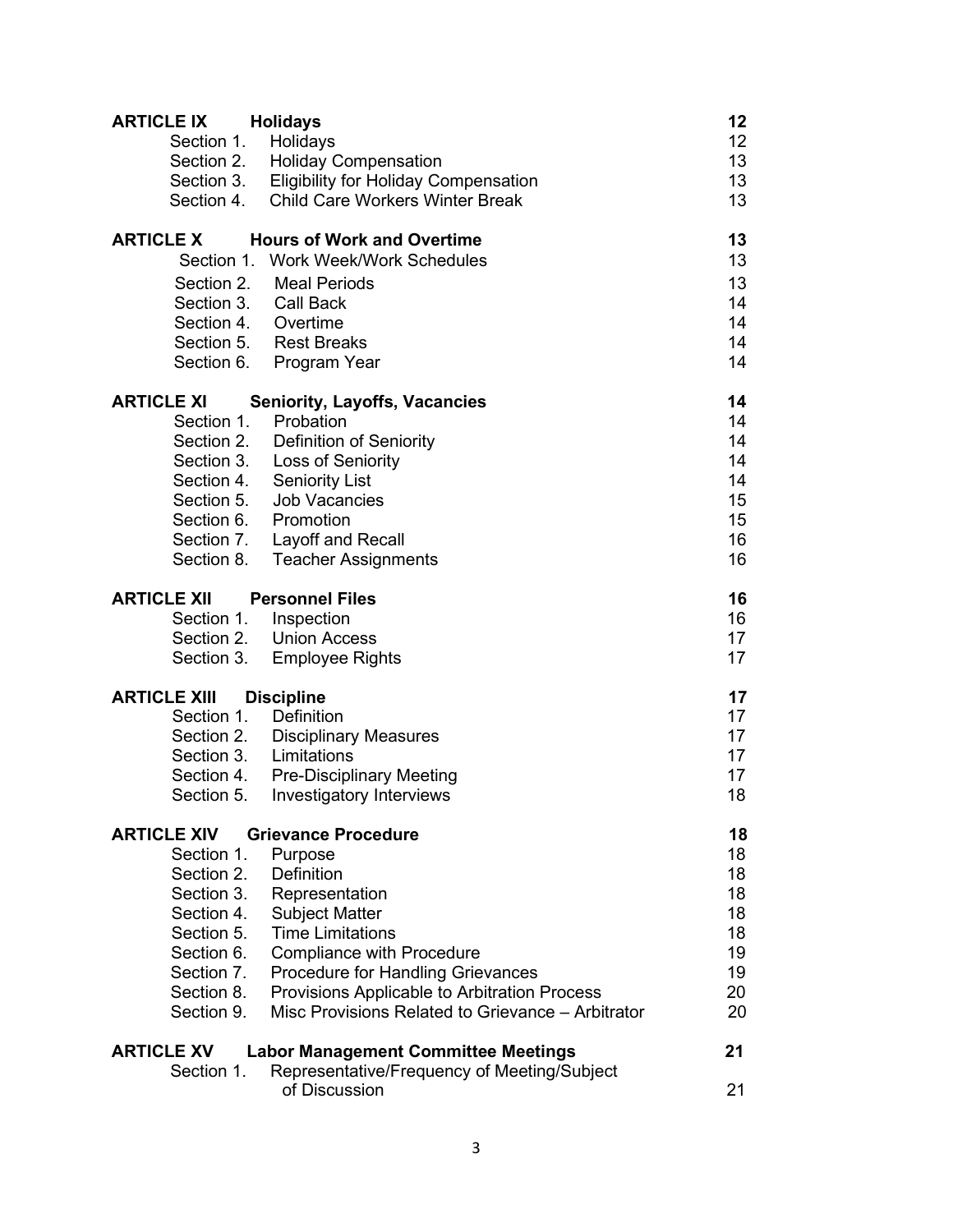| <b>ARTICLE XVI</b> Staff Development |                                                      | 22 |
|--------------------------------------|------------------------------------------------------|----|
| Section 1. Eligibility               |                                                      | 22 |
|                                      | Section 2. Requirements                              | 22 |
|                                      | Section 3. Workshops                                 | 22 |
| <b>Article XVII</b>                  | Subcontracting                                       | 23 |
| <b>ARTICLE XVIII Safety</b>          |                                                      | 23 |
| Section 1.                           | Safety                                               | 23 |
|                                      | Section 2. Alcohol and Drug Testing                  | 23 |
| <b>ARTICLE XIX Dues Deduction</b>    |                                                      | 23 |
| <b>ARTICLE XX</b>                    | No Strike-No Lockout                                 | 24 |
| Section 1. No Strike                 |                                                      | 24 |
|                                      | Section 2. No Lockout                                | 24 |
|                                      | Section 3. Picket Lines                              | 24 |
|                                      | <b>ARTICLE XXI</b> Performance Evaluations           | 24 |
| <b>ARTICLE XXII Compensation</b>     |                                                      | 25 |
|                                      | Section 1. Wages/Longevity                           | 25 |
|                                      | Section 2. Mileage Reimbursement                     | 26 |
|                                      | Section 3. Benefit Program                           | 26 |
|                                      | Section 4. Educational Supplement Pay                | 26 |
|                                      | Section 5. Temporary Upgrading                       | 28 |
| Section 6.                           | Temporary reassignment of Additional Duties          | 29 |
|                                      | <b>ARTICLE XXIII Entire Agreement/Savings Clause</b> | 30 |
|                                      | Section 1. Entire Agreement/Waiver                   | 30 |
| Section 2.                           | <b>Savings Clause</b>                                | 29 |
| <b>ARTICLE XXIV Miscellaneous</b>    |                                                      | 29 |
|                                      | Section 1. Employee Training and Development         | 29 |
| Section 2.                           | <b>Job Description</b>                               | 30 |
| Section 3.                           | <b>Work Rules</b>                                    | 30 |
| Section 4.                           | Part-Time                                            | 30 |
| Section 5.                           | <b>Substitutes</b>                                   | 30 |
| Section 6.                           | Parking                                              | 30 |
| Section 7.                           | Immunizations                                        | 30 |
| <b>ARTICLE XXV Duration</b>          |                                                      | 31 |
| <b>Signature Sheet</b>               |                                                      | 31 |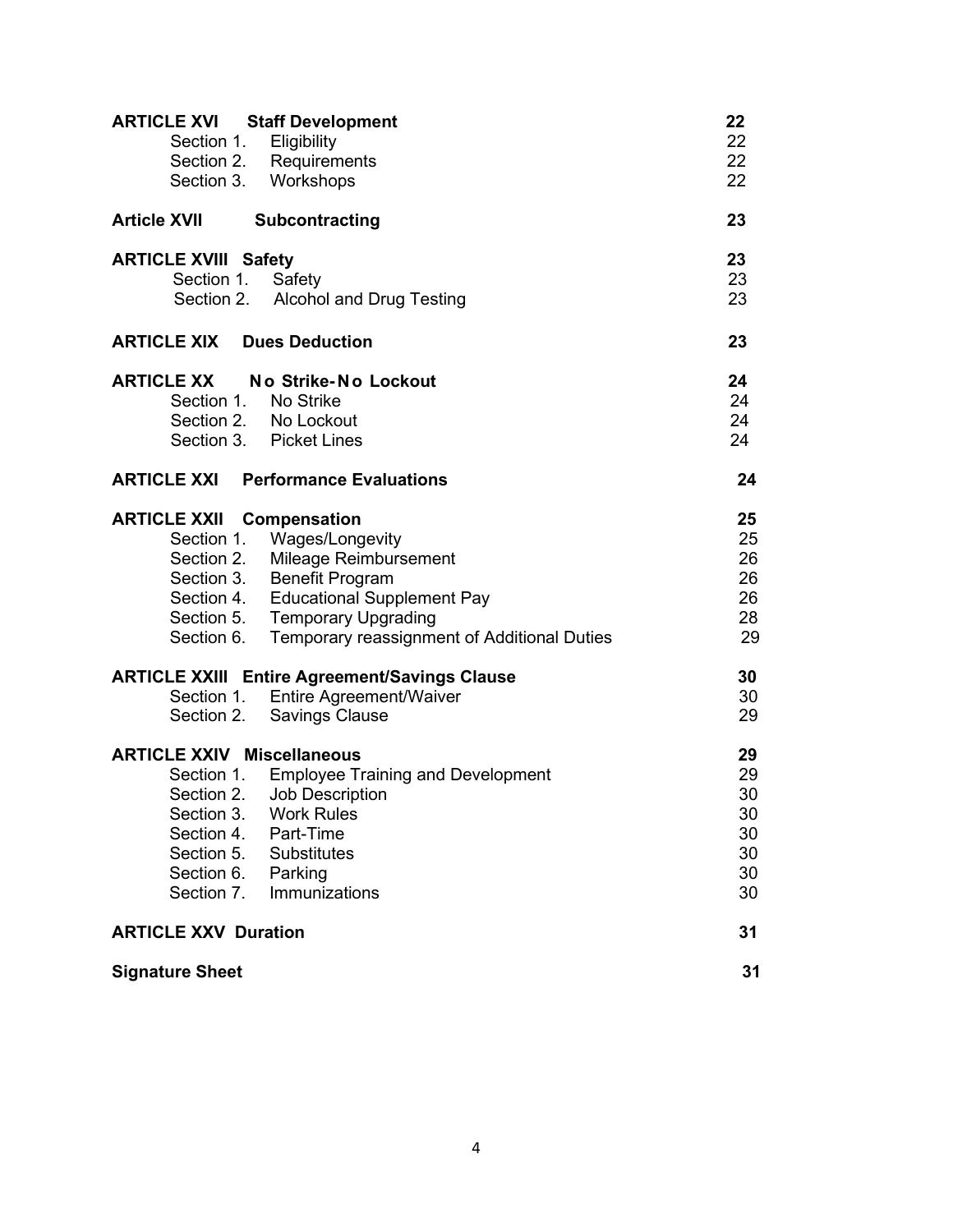#### **ARTICLE I Preamble**

Pursuant to the National Labor Relations Act, this Agreement is entered into a Parent and Child Together (PACT) of West Central Illinois, hereinafter referred to as the "Employer," affiliated with the Service Employees International Union, Local No. 73 affiliated with the, hereinafter referred to as the "Union," for the purpose of establishing rates of pay, hours of work, and other conditions of employment.

#### **ARTICLE II Recognition**

#### **Section** 1. **Recognition**

The Employer recognizes the Union as the exclusive collective bargaining agent in all matters establishing and pertaining to wages, hours, and conditions, or employment for all regular fulltime workers (defined as working minimum of 35 hours per week), and part-time workers (working at least 8 hours but not more than 35 hours per week) in the following classifications.

| Clerk-Typist                                  | Center Base Teacher Aide                |
|-----------------------------------------------|-----------------------------------------|
| <b>Center Base Teacher</b>                    | <b>Center Base Transporter</b>          |
| <b>Child Care Assistant</b>                   | <b>Child Care Teacher</b>               |
| Cook                                          | <b>Early Head Start Teacher</b>         |
| Early Home Based Teacher                      | <b>Family Advocate</b>                  |
| <b>Health Aide</b>                            | Head Start Home Base Teacher            |
| Family & Community Services Aide Teacher Aide |                                         |
| <b>Family Interpreter Translator</b>          | <b>Bus Monitor</b>                      |
| Dual EHS/HS Home Base Teacher                 | Recruiter/Home Based Teacher Substitute |

Workers employed in other than a full-time basis shall be provided all benefits and conditions specified in this Agreement on pro rata basis commensurate with their assignment, unless expressly provided otherwise.

For purposes of this Agreement and otherwise, a "home base teacher" providing service in the Head Start program is a "home visitor" as contemplated and defined by federal rules and regulations applicable to the program. The Employer may use such terms synonymously for grant documentation.

### **Section 2. New Classifications**

The Employer agrees to give the Union notice of all newly created positions. In the event the Union seeks to add to the bargaining unit a position classification which may be appropriate to the bargaining unit, the parties agree to meet to discuss the inclusion of the position classification in the bargaining unit.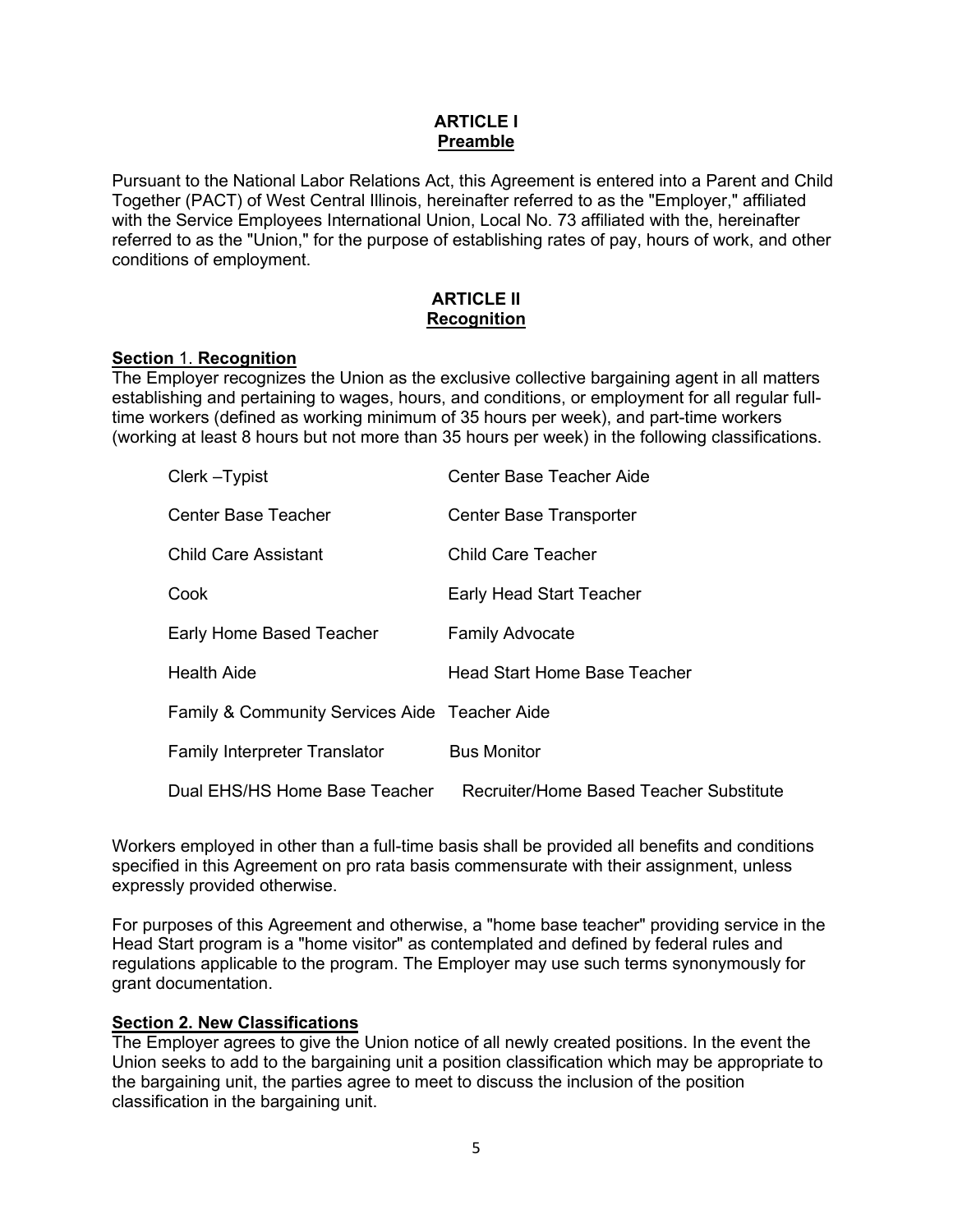The parties agree that a change in title of a position classification in the bargaining unit shall not remove the position from the bargaining unit as long as the duties and responsibilities of the position remain essentially the same and the Union and Employer agree the position remains appropriate to the unit.

#### **Section 3. Recognition of Bargaining Representative**

The Employer will neither negotiate nor enter into any bargaining agreement on behalf of its workers in the bargaining unit unless it is through duly authorized representatives of the Union.

# **Section 4. Integrity of the Bargaining Unit**

The Employer agrees that it will not sponsor or promote, financially or otherwise, any group or labor organization; nor will it interfere with, restrain, coerce, or discriminate against any of its workers in connection with their membership in the Union.

### **ARTICLE III Non-Discrimination**

### **Section 1. Prohibition Against Discrimination**

Both the Employer and the Union agree not to discriminate against any worker on the basis of race, sex, creed, religion, color, marital or parental status, age, national origin, political affiliation and/or beliefs, mental or physical handicap, or sexual persuasion.

#### **ARTICLE IV Management Rights**

The Employer retains and reserves to itself all rights, powers, privileges, duties, responsibilities, and authority conferred upon and vested in the Board by law whether exercised or not, including the management of PACT and the designation and definition of its mission, educational policies and programs, which shall include, but to be limited to the rights, powers, privileges, duties, responsibilities and authority to: (a) manage and direct the work force; (b) maintain order and efficiency in its operations; (c) hire, layoff, assign, transfer, promote, and determine the qualifications of employees; (d) establish, schedule and change the hours of work (including overtime); (e) discipline employees; (f) suspend, layoff and discharge for just cause (probationary employees without cause) or relieve employees because of lack of work or other legitimate reasons; (g) make and enforce reasonable rules and conduct; and (h) establish and implement educational policies and programs and changes or modifications thereto. All of these rights and responsibilities, together with all inherent management rights and authorities, shall be limited only to the extent expressly abridged hereto.

### **ARTICLE V Union Rights**

### **Section** 1. **Stewards**

The Employer recognizes the right of the Union to designate stewards and alternate stewards in the bargaining unit. The Union shall keep the Employer advised, in writing, in January and June of each year, as to the identity of stewards and alternate stewards.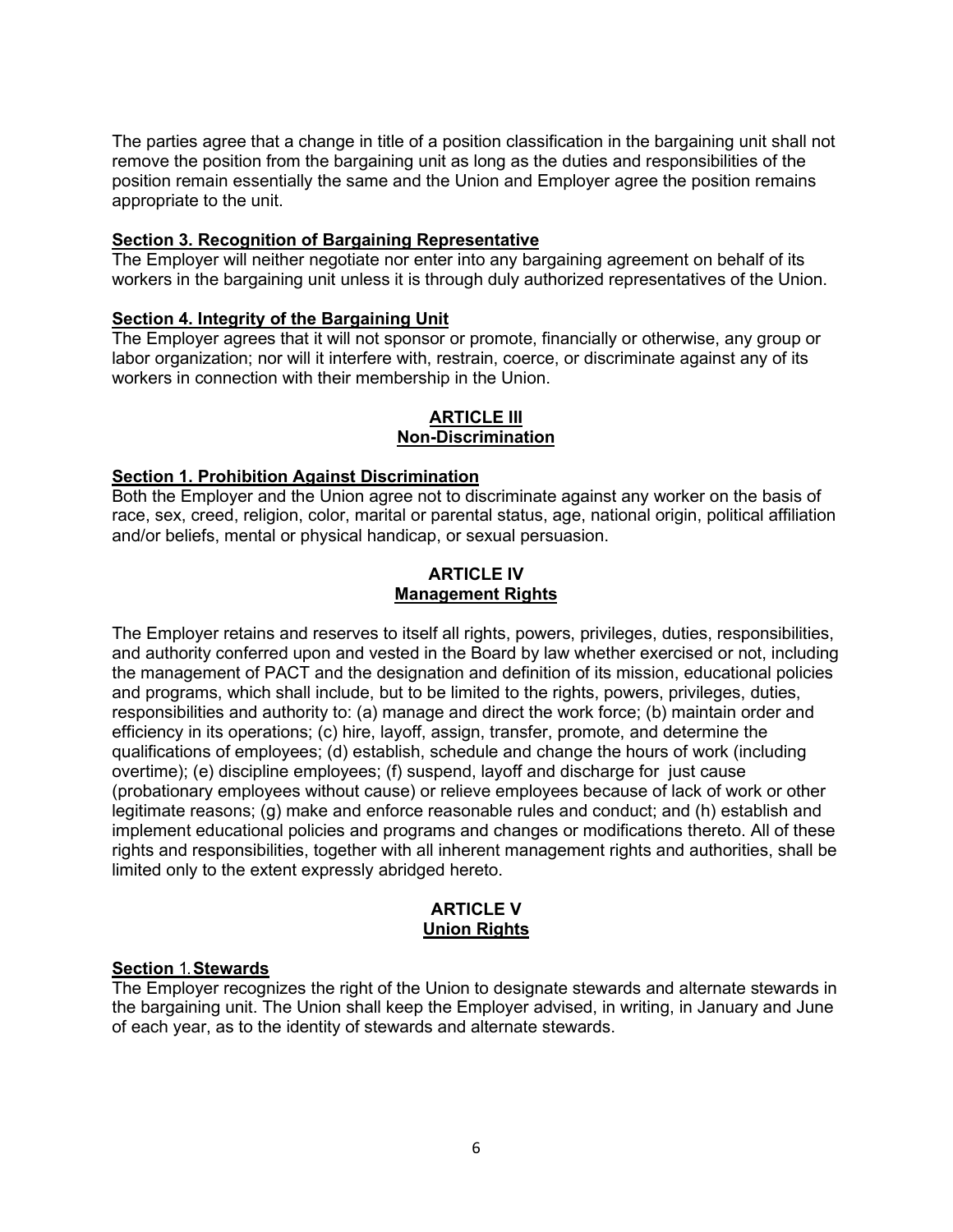### **Section** 2. **Access**

The Employer agrees that, upon prior notice and subject to operating needs, the Union business representative shall have access to the facilities of the Employer for the purpose of contract administration. The Union agrees to conduct contract administration in a manner that will not interfere with the orderly operations of the Employer.

#### **Section 3. Bulletin Boards**

Following consultation with the Employer the Union shall use space only on those bulletin boards designated by the Employer for the sole purpose of posting notices of Union meetings and other pertinent information relating to the Union business. Such notices shall not be political or partisan in nature and shall not defame the Employer or any individual employed by Parent and Child Together (PACT) for West Central Illinois. A Union Bulletin Boards will be designated in every permanent location for which a request is made

#### **Section 4. Union Shop**

Subject to Section 19 of the National Labor Relations Act, as amended, each worker in the bargaining unit shall join the Union no later than sixty (60) days after his/her first day of employment. Any worker who does not join the Union shall be required to pay a service fee (or fees) to the Union consistent with the Act. The Employer shall furnish a list of all workers having dues or service fees deducted along with the check for the dues deducted which will be forwarded to the Union immediately upon deduction. The Union will indemnify and hold the Employer harmless from any claims or costs in defending claims made with regard to any deductions. Any employee wishing to withdraw from Union membership and move to a fair share status may do so by giving written notice to both the employer and the union during the period not less than thirty (30) and not more than forty-five (45) days before the date of termination of this agreement.

Any nonmember Employee who objects to the payment of a service (fair share) fee based upon bonafide religious tenets or teachings of a church or religious body of which such nonmember Employee is a member shall be required to pay an amount equal to his or her fair share fee, as outlined in this section, to a nonreligious charitable organization mutually agreed upon by such nonmember Employee and the Union. The Union agrees to provide to the Employer the list of the agreed upon nonreligious charitable organizations.

#### **Section 5. Union Activities**

The authorized Union representative (including stewards), after securing the concurrence of the Director and the immediate supervisor, will be granted time off with pay to conduct union business as defined in the following Articles:

Article XII, Section 2, Union Access

Article XIII, Section 4**,** Pre-disciplinary Meeting

Article XIII, Section 5, Investigatory Interviews

Article XIV, Section 3, Representation

Article XV, Section 1, Labor Management Committee Meetings

Participate in Collective Bargaining Negotiations during regular working hours.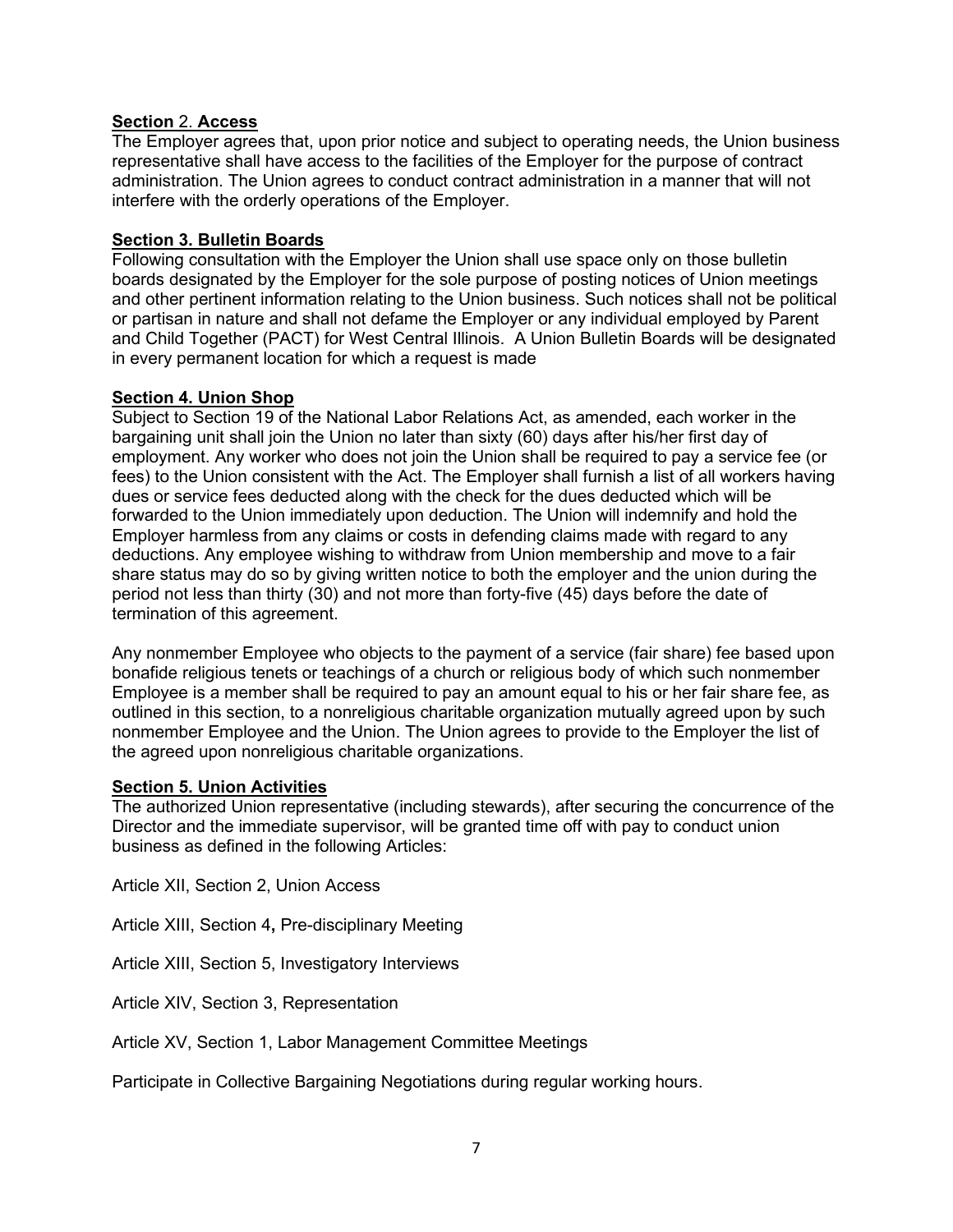#### **Section 6. Union Orientation**

During the break at the regularly scheduled monthly staff meeting, a union representative may conduct a brief orientation, not to exceed fifteen (15) minutes for newly hired workers. The union representative shall not be entitled to time off, any payment or adjustment in schedule to provide the orientation.

## **ARTICLE VI Paid Leave**

# **(Sick Leave/Bereavement Leave/Vacation Leave/Personal Leave/Annual Leave)**

"Annual Leave" may be used for sick leave, bereavement leave, personal leave, and vacation leave. Vacation leave is applicable only to twelve (12) month bargaining unit members. Both annual and sick leave will be charged as appropriate based on hours scheduled, provided that the number of paid hours will not exceed the total regular weekly hours of the employee's schedule.

#### **Section** 1. **Definition**

Annual Leave - Annual leave is defined as any time off, excluding hospitalization, as requested by the employee and with the written approval of the Employer. Workers shall earn one (1) day of annual leave per completed month of work. Leave without pay doesn't count toward accrual of annual leave, determination of overtime, or for other benefit purposes. Employees working twelve months per year may accumulate up to thirty (30) days of annual leave. Employees working fewer than twelve months per year may accumulate up to twenty (20) days of annual leave. If an employee terminates employment, it is possible for him/her to utilize his /her accrued leave time as part of his/her period of notice or he/she may elect to be paid for the unused portion, provided it is not in excess of what may be accumulated under the terms of this Agreement.

### **Section** 2. **Evidence of Illness**

The Employer reserves the right to require evidence of illness, injury, or disability before allowing any sick leave benefits. Any employee who is (or expects to be) absent from employment shall notify the appropriate supervisor immediately. Sick leave requests put in with more than seventy-two (72) hours notice will be considered subject to the standard operating procedures as amended from time to time.

#### **Section** 3. **Hospitalization**

Hospital leave is an addition to "Annual Leave'. Workers shall be granted a maximum of forty (40) hours hospital leave per program year. Such leave will not be issued until three (3) months after initial employment. Hospitalization leave shall be available, subject to the three (3) month limitation, at the start of the program year but may not be carried over from one year to another.

The forty (40) hours Hospital leave may be utilized in 4 hour minimum to a maximum of the employees normal work day and includes inpatient hospitalization, outpatient surgery or emergency room services which lead to hospitalization during the program year. Hospitalization leave will also be allowed by a worker where a dependent child 18 and under who resides full time with the worker is hospitalized. Employees will be allowed to utilize up to one-half (1/2) of available hospitalization leave where a worker's spouse is hospitalized.

If maximum forty (40) hour hospitalization leave has been used in a program year, an additional leave for a single inpatient overnight hospitalization admittance of a worker would be granted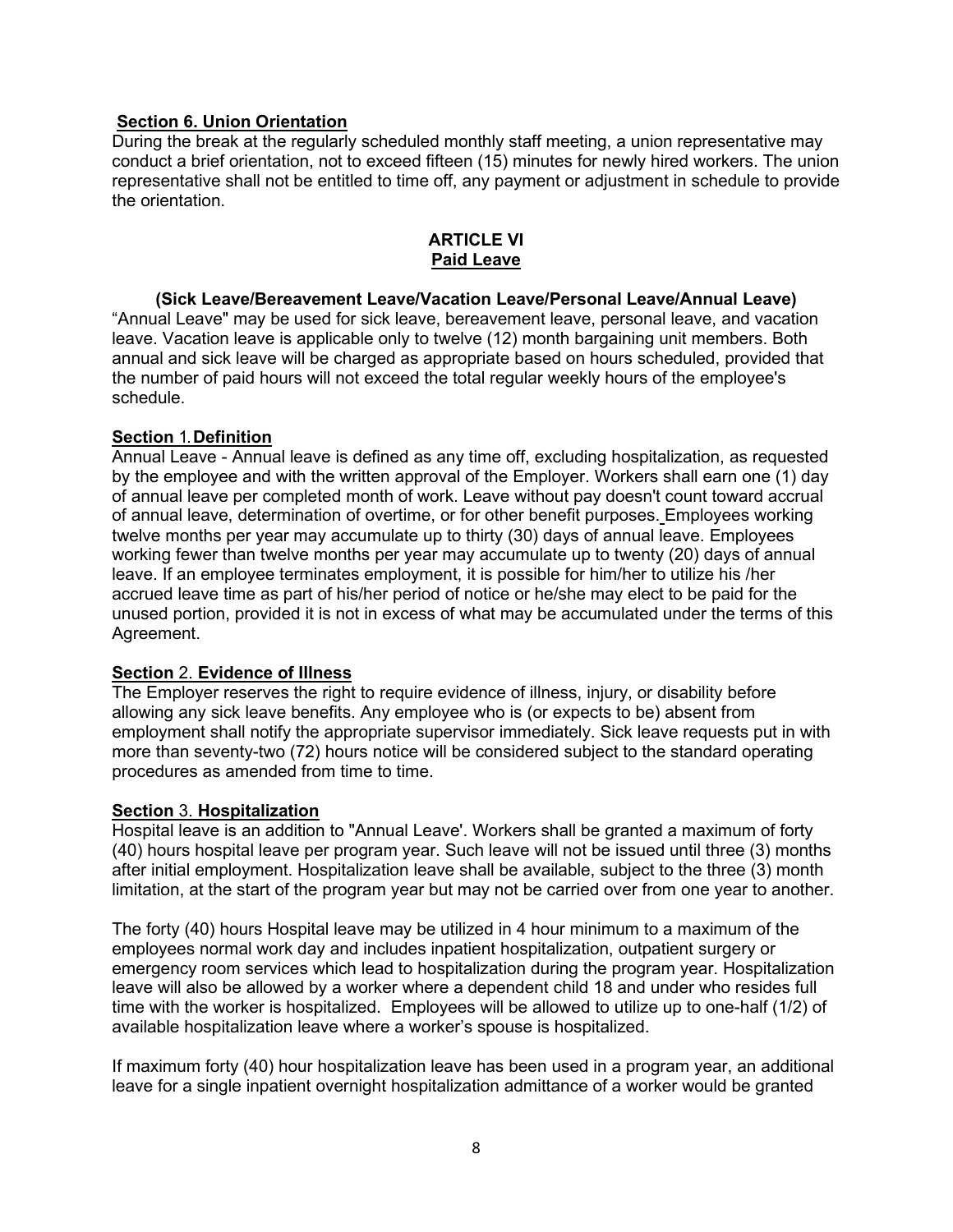with no loss of regular pay for up to forty (40) hours within the program year. Such inpatient hospital admittance must commence within seven (7) days of the initial hospitalization.

#### **Section** 4. **Bereavement Leave**

Up to three (3) consecutive (unless otherwise approved) days per occurrence may be used for bereavement leave involving the death of a spouse, child, step child, parent, sibling, grandchild, stepparent, or as a verified estate executor without utilizing annual leave. Bereavement leave may be used due to the death of a parent-in-law, and grandparent, limited to one day per occurrence. 2 days may be used if the service is more than 225 miles from the employee's residence. Annual leave covers other deaths; annual leave can be used for any purpose.

#### **Section 5. Winter Break**

From December 20 through December 31, the PACT program will not operate. During this period, all workers will be paid 5 days of winter break pay and receive three paid holidays. December 24 & 25 and January 1 will be designated as the Christmas Eve, Christmas Day and New Year's Day paid holidays. For December 29-30, workers may exercise one of the following options:

Apply for unemployment benefits.

Use annual leave.

Use vacation

Set aside annual leave on a pro-rated basis for use during winter break

Provide a voluntary salary reduction to provide payment during winter break.

#### **Section 6. Sick Leave**

Sick leave is in addition to "Annual leave." Workers will be granted sick leave based on the following schedule:

| 1st year of employment             | 1 day  |
|------------------------------------|--------|
| 2nd and 3rd year of employment     | 2 days |
| 4th through 6th year of employment | 3 days |
| 7th to 10th years of employment    | 4 days |
| 10th year on                       | 5 days |

No current worker will be shifted to this schedule if the effect would be for the worker to lose sick leave.

Such leave will not be issued until three (3) months after initial employment. All sick leave must be approved by the supervisor who may require a written physician's statement or other verification that the worker was unable to work due to illness or injury on such day(s) the sick leave is requested. Unused sick leave does not accumulate from year to year. Sick leave may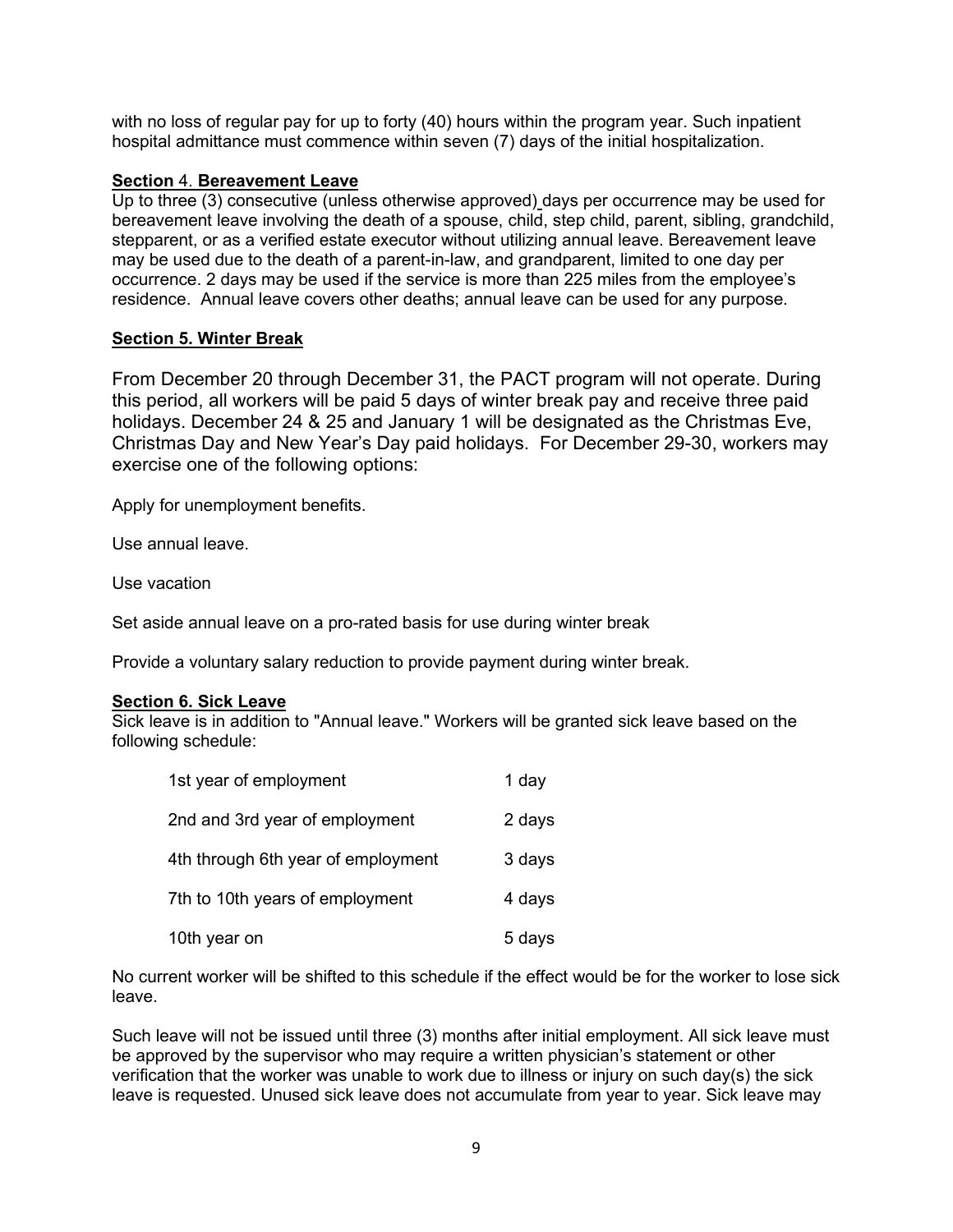be used for care of ill or injured members of the immediate family. Sick leave may be used for medical or dental appointments. Immediate family is employee's child, spouse, sibling, parent, mother-in-law, father-in-law, grandchild, grandparent, or step parent.

### **Section** 7. **Medical Exam Leave**

In addition to sick leave, workers shall be granted upon hire up to two (2) hours of paid leave for an initial medical examination or re-examination and/or TB test as required by the agency for employment purposes. These two (2) hours of leave are available to part time workers with the initial medical exam only.

### **Section 8. Leave Selection**

Where annual leave would otherwise be applicable, workers may elect to be off work and not be charged with the use of annual leave time off for up to eight (8) hours per pay period. Workers may elect to take additional time off work and not be charged with the use of annual or other types of leave when child attendance dictates there is not a need for full staffing. All leave must be approved in advance by the supervisor. Such time off will be without pay. Time off taken over eight (8) hours per pay period will be charged annual leave. All requests for time off, with annual leave or without pay must be submitted on a leave application sheet. Where a fully completed leave application sheet is not submitted prior to or with the time sheet for any unpaid leave the leave shall be with pay. Leave without pay doesn't count toward accrual of annual leave, determination of overtime, or for other benefit purposes.

### **Section 9. Additional Leave**

Workers shall be granted up to two (2) hours of approved paid leave per program year to attend parent/teacher conferences and/or school functions, which occur during regular working hours. This section is not applicable to part time workers.

# **Section** 10. **Vacation**

## **Twelve Month Employees**

Vacation Leave is granted to workers who are employed full time 35 hours or more per week, and 12 months or 52 weeks per year upon the beginning of their second year of employment. First year workers will receive five days paid vacation beginning the second year of employment. Third year workers will receive ten days paid vacation beginning the fourth year of employment. Seventh year and up workers will receive 15 days- paid vacation beginning the eight year of employment.

Vacation does not accumulate from year to year. Vacation time must be scheduled with the approval of the supervisor. If a worker requests time off work and has exhausted all appropriate leave, accumulated vacation time will be used as payment for the time off. Vacation for a partial or short year will be pro-rated. If the worker terminates employment prior to taking all of their vacation leave, he/she will be paid for the unused portion.

#### **ARTICLE VII Leaves of Absence**

# **Section** 1. **Educational Leave**

The Employer may grant educational leave without pay. In the case of educational leave without pay, such leave will be granted on a program year basis. No fringe benefits will accrue during the period of absence. The leave may be renewed upon approval of the Employer.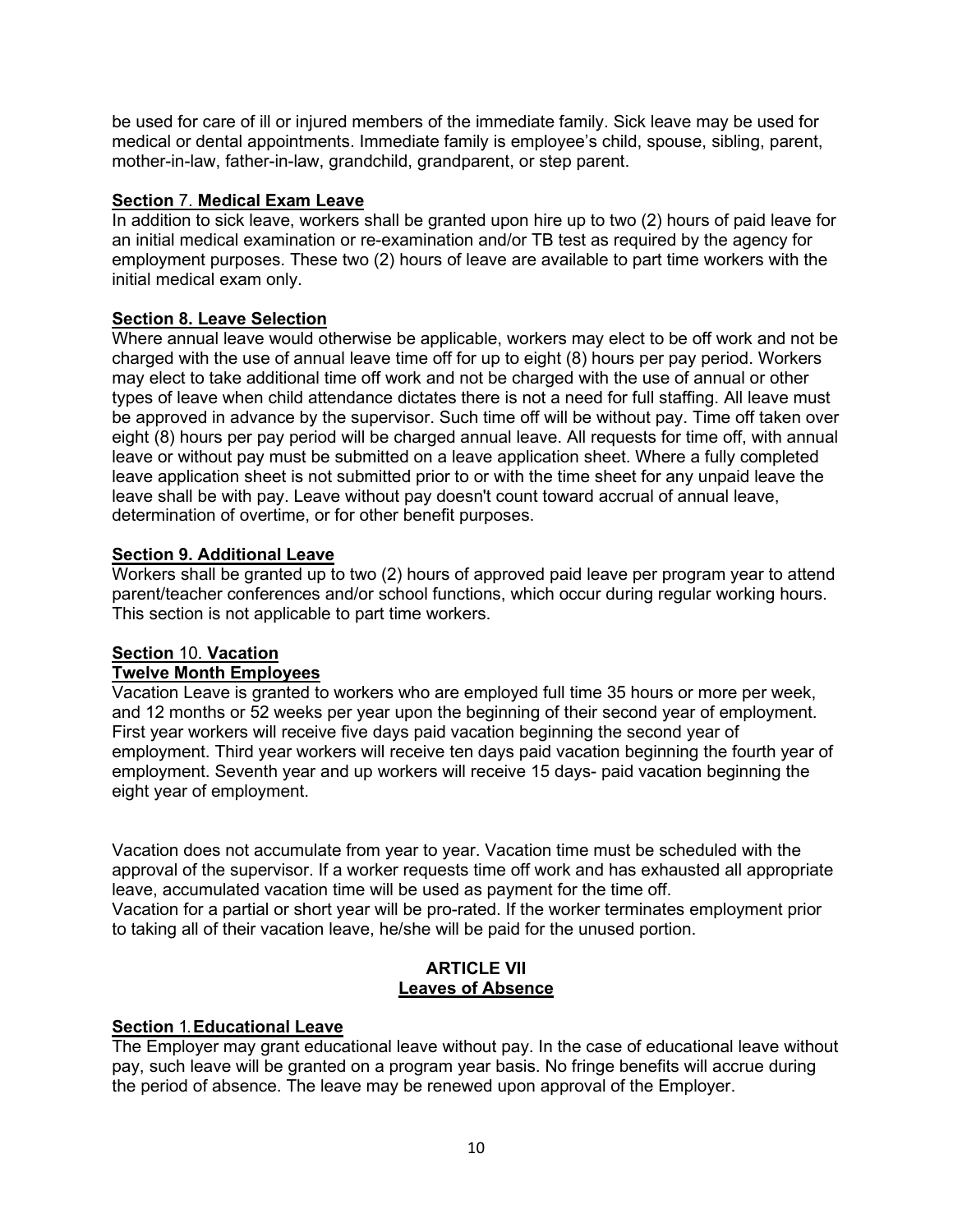A worker will be allowed to return to his/her previous position if it is available. If the position is not available, the worker will be allowed to return to a vacant position in the same classification, the provision of Article XI, Section 8, "Layoff and Recall," shall apply.

The Employer may also grant a short term leave of absence of no more than 16 weeks for parttime workers to participate in student teaching experiences. Such leave of absence requests shall be in writing and shall include specific starting and ending dates of the leave. All leave shall be without pay or benefits. The worker, upon return from an approved leave of absence will be allowed to return to their original position with the same rate of pay and benefits.

### **Section 2. Jury Duty/Witness Service**

A bargaining unit member shall be granted time off with pay for jury duty less any money paid for jury duty, provided he/she submits written proof of such service to the Employer.

Bargaining unit members shall be granted time off with pay for witness service provided such witness service is related to his/her employment with PACT and the bargaining unit member submits a copy of the subpoena to the Employer.

# **Section 3. Military Leave**

**Military Service:** Leave without pay shall be allowed, as required by law, for bargaining unit members who enter Military Service. A leave of absence shall be granted a bargaining unit member who is a member of the Illinois National Guard, the Illinois Naval Militia or the reserve components of the Armed Forces called for Annual Limited Training and/or Emergency Call-Up.

**Annual Limited Training:** Leave with full pay for Limited Training will be granted for up to fifteen calendar days per military year. If annual training is extended beyond fifteen (15) days in a military year, the bargaining unit member will be granted leave without pay for the additional days. In the event the Limited

Training Service is requested by the bargaining unit member but not required by military authorities, the bargaining unit member may be granted leave without pay if operating requirements of PACT permit.

**Emergency** Call**-**up**:** Leave with pay for Emergency Call-Up will continue for the duration of the call-up but may not exceed thirty (30) days. The bargaining unit member will be granted leave without pay for such additional days.

**Basic, Special, or Advanced Training:** Any bargaining unit member who is a member of a reserve component of the Illinois State Militia shall be granted leave for any period actively spent in such military service including basic training and special or advanced training, whether or not within the state, and whether or not voluntary. During such basic training up to sixty (60) days of special or advanced training, if the compensation for military activities is less than the bargaining unit member's compensation at PACT, the bargaining unit member shall receive his/her regular compensation minus the amount of his/her base pay for military activities.

### **Section 4. Family Leave**

A family and/or medical leave of absence shall be defined as an approved absence available to workers for up to twelve weeks of unpaid leave per year under particular circumstances that are critical to the life of a family member. For Family Leave, the twelve (12) month period is measured forward from the date the employee's family leave begins. When the worker is needed to care for a child, step child, spouse, or parent who has a serious health condition; or when the worker is unable to perform the functions of his or her position because of a serious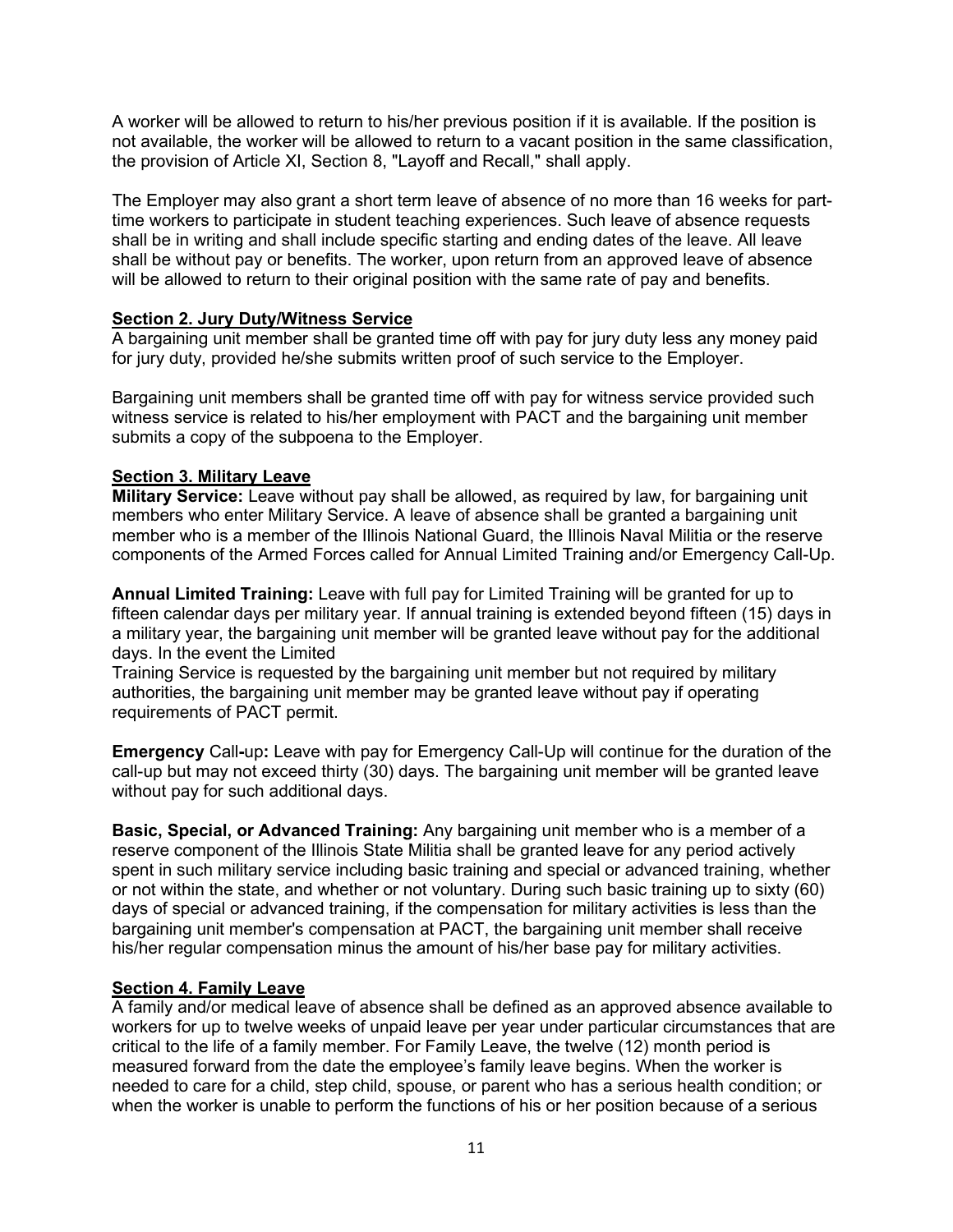health condition. Spouses who are both employed by the employer are entitled to a total of twelve weeks of unpaid leave (rather than 12 weeks each) upon the birth of the worker's child, upon the placement of a child with the worker for adoption or foster care; The leave request must be substantiated with written documentation from a licensed physician. Upon return from such leave, the worker shall be reinstated to his/her original position or to a

position of like classification with equivalent employment benefits, pay and other terms and conditions of employment. In instances of worker maternity or illness, the worker must present a written release from a licensed physician indicating that he/she is physically able to return to work. In case of adoption, the leave request may be accompanied by a statement from an attorney or other person in authority. If a worker is approved or entitled to any unpaid family leave of absence, any accumulated vacation time must first be taken and will reduce such unpaid family leave of absence. This provision shall be construed and applied consistent with applicable law relative to the Family Medical Leave Act as it exists from time to time.

# **Article VIII Voluntary Leave Pool**

# **Section 1. Donation Program**

A worker may voluntarily donate up to five (5) days of Annual Leave to the account of any other worker who has either an illness, or accident or who is on family leave and who has exhausted all of his/her Annual Leave based upon the following provisions:

A donating worker shall be limited to a donation of up to five (5) days per program year. Any donation must be in a full work day increment.

A donating worker must sign a form specified by the Director which will include the amount of time to be donated and to whom.

The receiving worker's illness or accident must be verified in writing with a licensed medical practitioner.

Any time not used by the receiving worker shall be left on his/her accrued annual leave time upon return to work.

# **ARTICLE IX Holidays**

### **Section 1. Holidays**

The PACT calendar establishes the number and dates of official paid holidays declared by the Executive Director. Workers are eligible to observe said paid holidays only if these days are celebrated during a time period when the workers are expected by the Administration to perform their responsibilities. The holidays for Head Start and Early Head include:

President's Day **Friday** (before Easter) Monday (after Easter) Memorial Day<br>Juneteenth Independence Labor Day<br>Columbus Dav

New Year's Day Martin Luther King's Birthday Independence Day

Thanksgiving Day Thanksgiving Friday Christmas Eve and Christmas Day

There will be (3) three paid holidays for child care workers during Christmas break where the child care program is shut down.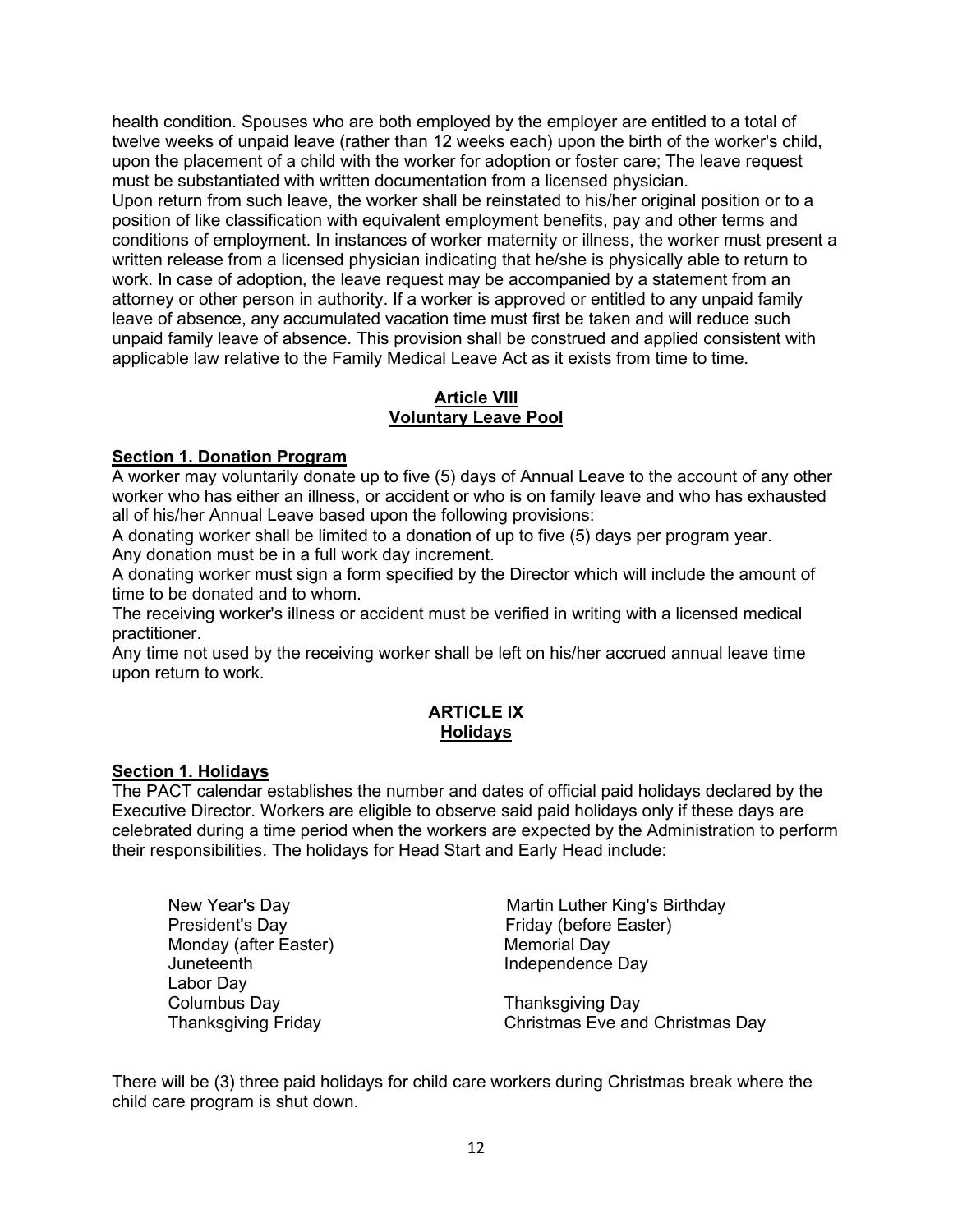Holidays which fall on Saturday will normally be observed on the preceding Friday. Holidays which fall on Sunday will normally be observed on the following Monday. No provision in the Agreement will diminish the number of holidays specified in the above listing.

# **Section 2. Holiday Compensation**

Workers who are authorized by the Administration to work on a holiday shall be paid double their regular rate of pay. Eligible workers who are not scheduled to work on a holiday shall be paid for non-worked hours on a prorated basis.

Part-time eligible workers who are scheduled to work on a holiday shall be paid for non worked hours, based on their regularly scheduled hours on a holiday. Full time workers who are scheduled to work on a holiday shall be paid for non worked hours, based on their regularly scheduled hours.

# **Section 3. Eligibility for Holiday Compensation**

In order to be eligible for holiday compensation, a worker must work his/her last regularly scheduled work day immediately prior to the holiday and his/her first regularly scheduled work day immediately after the holiday, unless prior approval from their Supervisor has been given prior to the holiday.

This requirement shall not apply and a worker will be paid for a holiday where all other days of the work week in which the holiday occurs are worked and such worker was on intermittent layoff (not leave) the week before or week after the week of the holiday precluding the worker from meeting this eligibility requirement.

# **Section 4.Child Care Workers Winter Break**

Child care workers, who are required to work during paid Winter Break when the agency is otherwise closed, will be allowed to bank equivalent days for use during the fiscal year.

### **ARTICLE X Hours of Work and Overtime**

### **Section 1 Work Week/Work Schedules**

The hours of work each day for full-time workers shall be consecutive. The work week shall be from Monday through Friday. Work schedules shall be set up at least two (2) weeks in advance. Work schedules are defined as a worker's assigned hours, days of the week, days off, and shift rotation.

Home Base Teachers with the approval of the Supervisor have the option of scheduling their work week on a compressed work week basis (that is, other than the usual five eight (8) hour day(s) provided the requirements of the agency and the agency's participants are met.

Other Workers may discuss a compressed schedule with their Supervisor and such schedules may be approved by the Executive Director.

### **Section 2. Meal Periods**

Workers will be granted an unpaid thirty (30) minute meal period in accordance to scheduling needs. Meal periods are to be provided to workers working five hours or more per day. Workers who normally receive an unpaid meal period and are required to work during that period, with the approval of a supervisor, and receive no equivalent time off during the same shift, shall have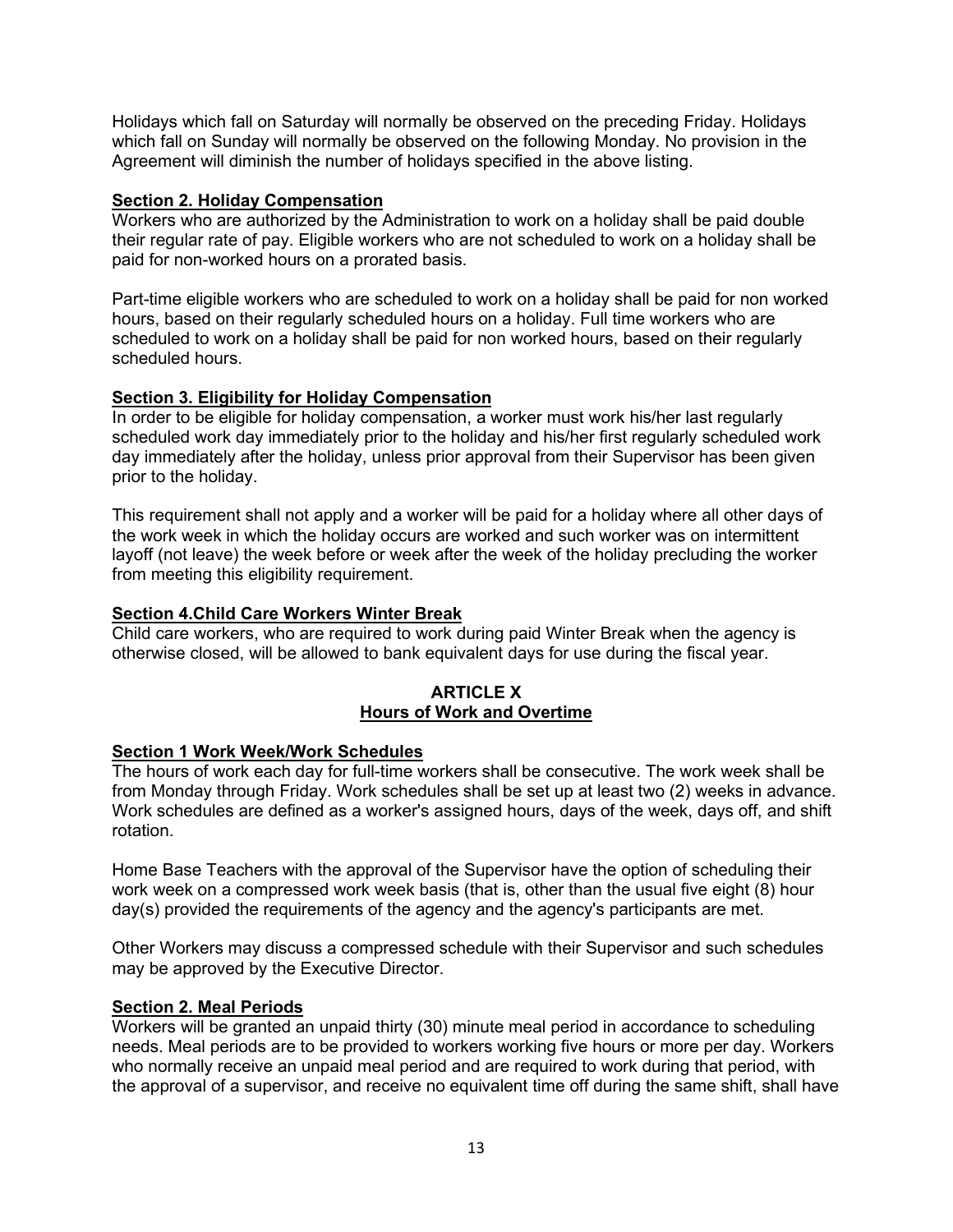such time treated as hours worked and shall be paid a the appropriate straight or overtime rate, whichever is applicable.

### **Section** 3. **Call Back**

Workers called in to work outside their normal schedule will be guaranteed a minimum of three (3) hours at their contractual rate of pay. Workers called back in excess of three (3) hours shall be paid for actual hours worked.

#### **Section 4. Overtime**

Overtime compensation shall be at time and one-half (1 ½) the worker' s regular rate of pay. Overtime shall be all hours worked beyond forty (40) hour in each week. For the purpose of calculating overtime, a day facility is closed by the director due to an emergency and the worker is precluded for working and a holiday for which a worker is entitled to be paid will be treated as if worked.

#### **Section 5. Rest Breaks**

Workers working more than five hours per day will be allowed fifteen (15) minute rest break at the approximate middle of the half shift. Breaks shall be scheduled based upon workload.

#### **Section** 6. **Program Year**

The Employer will inform workers when it is known or determined that the program year is to be extended. However, workers recognize that circumstances could nevertheless require changes thereafter.

#### **ARTICLE XI Seniority, Layoffs, Vacancies**

### **Section 1. Probation**

All new Family Advocates and Home Based Teachers shall serve a probationary period of one year in order to complete all aspects of their job requirements. All other employees shall serve probationary period of six (6) months in order to complete all aspects of their job requirements. During the probationary period, the worker shall be subject to dismissal for any reason without recourse to the grievance procedure.

#### **Section 2. Definition of Seniority**

Seniority is defined as the worker's length of continuous service with the Employer since his/her last date of hire. Part-time workers shall not exercise seniority rights over full-time workers. Workers who move from one employment status to another shall carry their seniority with them.

#### **Section 3**. **Loss of Seniority**

Seniority shall be terminated if a worker (a) quits or retires, (b) is discharged, (c) is laid off for more than one (1) year or fails to report to work within five (5) days after having been recalled from layoff, as provided in Section 8 of this Article; (d) fails to report for work at the termination of a leave of absence; or (e) is on leave of absence for personal or health reasons and accepts other employment.

# **Section 4. Seniority List**

The Employer shall supply to the Union an updated seniority list for bargaining unit members (workers) during August and February of each year.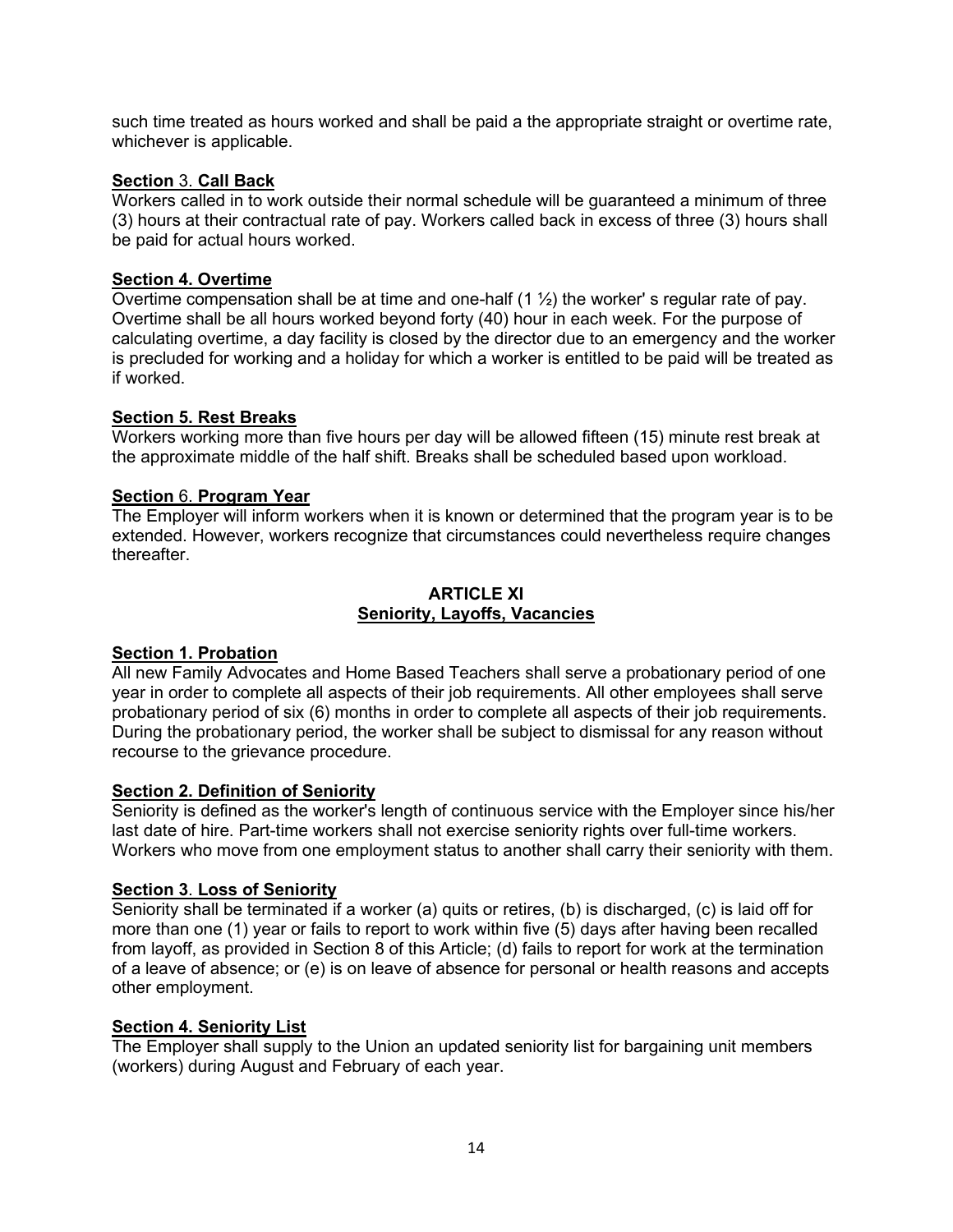### **Section 5. Job Vacancies**

All job openings, whether bargaining unit or non-bargaining unit jobs, will be emailed to each worker on permanent status. During the summer months, 9 month employees will be mailed such information on job openings. The posting shall contain a brief description of the vacancy, including work site, hours of work, rate of pay, qualification, and deadline for application.

Whenever a vacancy occurs, workers who are currently in the same classification as the one where the vacancy exists shall be given the first opportunity to transfer into the vacancy before the position is filled by other interested parties. Where more than one person wishes to transfer into a vacancy, the most senior worker shall be transferred. At the Administrator's discretion, staff with appropriate qualifications will be transferred whenever possible.

#### **Section 6. Promotion**

The Employer will promote from within whenever possible. Upon promotion, workers will serve a six (6) month probationary period. Upon completion of the probationary period, the Employer will evaluate the workers. If the evaluation is satisfactory, the promotion will be made permanent. However, such promotion in and of itself shall not supersede the provisions of the Discipline Article, when and if made applicable to the worker.

If, however the evaluation is unsatisfactory, the worker will be returned to his/her former position or similar position in the same classification if one is available. If there are no vacancies, the provisions of Sections 8, "Layoff and Recall" will apply.

The first day of work, the worker's salary shall advance to the appropriate rate for the title to which the worker was promoted.

Where a worker on permanent status in the worker's then current job classification is promoted into a new job classification during the probationary period will be he higher of: The base rate for the new job classification without adjustment or increase; or, For every three (3) years of employment the pay increase will equal one percent (1 %) of a new position's base rate or .33% of the positions base rate of pay for every year of employment after the initial three (3) years of employment.

A worker's "current rate of pay" will consider and include the increase in wages for the worker that became or would have become effective for the current contract year in the worker's then current job classification.

Where a worker on permanent status is promoted into a new job classification, satisfactorily completes the probationary period, and is made permanent in the new job classification, the worker's rate of pay upon being made permanent will be increased from the rate applicable to the worker during the probationary period (that is, the higher of A. or B. by the same percentage increase, if any, as provided generally for workers in the new job classification. Such change shall be effective and implemented retroactively to the date of promotion on or before 7/1/95. It is intended that the worker would receive the same percentage increase from the rate of wages payable during the probationary period as continuing employees received with respect to the new job classifications. Where a worker on permanent status is promoted into a new job classification, but is not made permanent by the employer, the provisions of the contract will apply. This contemplates that the worker would be returned to the worker's former job classification at the worker's former rate of pay. The workers would not be required to refund the increase in wages received during the probationary period, but such increase would terminate effective upon return to the former classification.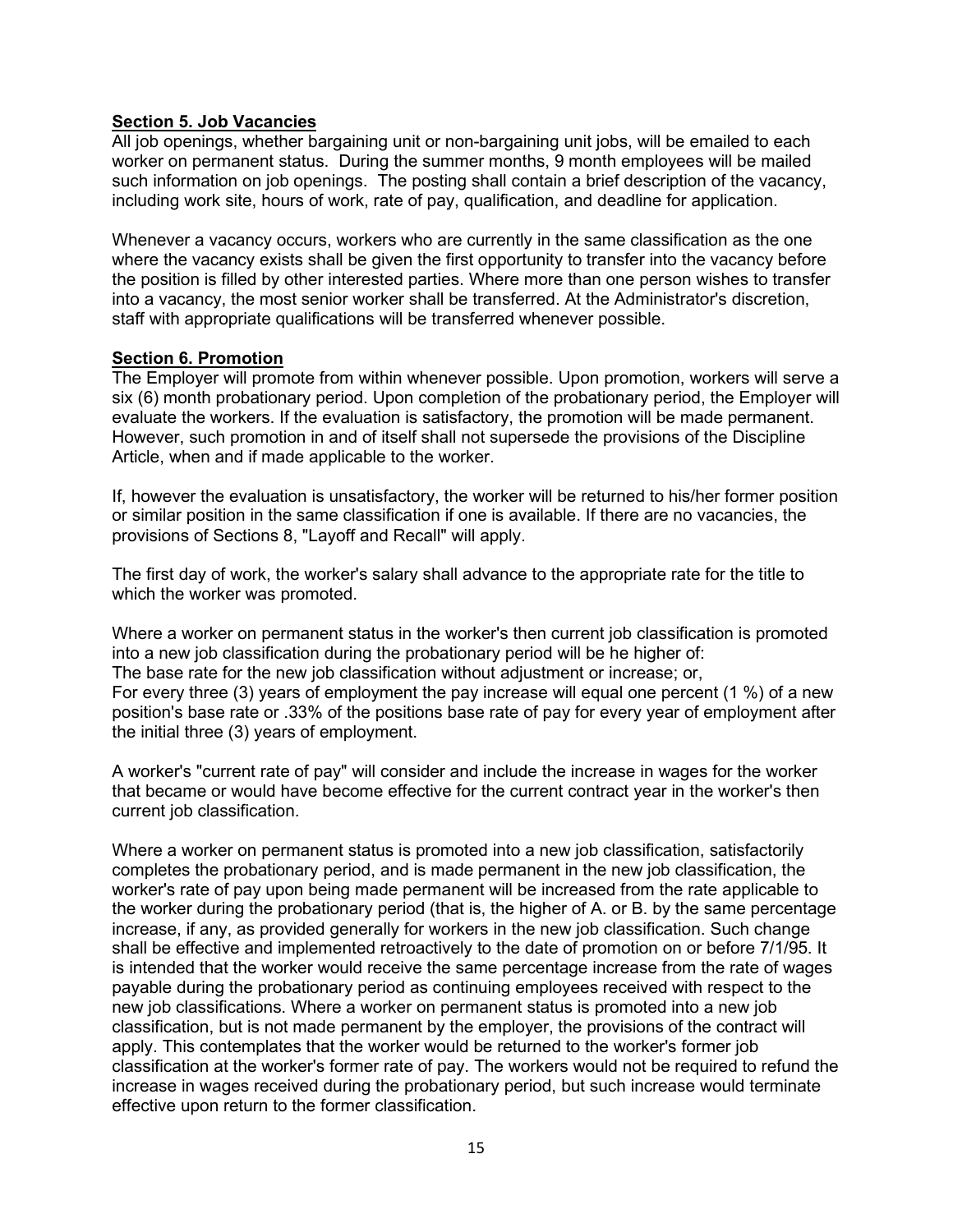# **Section 7. Layoff and Recall**

With the exception of scheduled program breaks in service, layoffs shall be by seniority and classification. The least senior worker shall be laid off first in the classification affected by the layoff. That worker may exercise their seniority and bump a less senior worker in another classification in which they are qualified and capable for. The Employer will give a minimum of two (2) weeks advance notice of layoff to the affected worker and to the Union by way of the Union Business Representative.

Workers shall retain recall rights for a period of one (1) year. If the Employer authorizes that a vacancy be filled in the classification where the vacancy exists, the worker on layoff with recall rights shall be recalled in order of seniority before a new worker is hired.

Workers who are eligible for recall shall be notified by certified letter is sent to the worker's last known address. The worker will have five (5) days to respond affirmatively or the offer may be withdrawn and the Employer's obligation deemed satisfied. It is the responsibility of the worker on layoff to provide the Employer with his/her latest mailing address.

The provisions of this Section shall not apply to routine periods of program shutdown, such as periods between program years and winter break.

### **Section 8. Teacher Assignments**

#### **A. Home Base**

At or before the beginning of each program year or as soon thereafter as is practicable, the Employer will establish assignments or assignment areas for home base teachers. At such time as assignments or assignment areas are established, home base teachers will be provided opportunity to state a preference or preferences to particular assignments or assignment areas or modifications in those assignments or assignment areas. Thereafter, assignments will be made by the Employer in its discretion.

Changes in assignments or reassignments may be made by the Employer during the program year as circumstances may warrant in its discretion.

The establishment of assignments or assignment areas of home base teachers are not subject to grievance and may be made in the sole discretion of the Employer, but this does not preclude the matter from being discussed at labor-management committee meetings pursuant to Article XV, Section 1. Preferences may, but are not required to, be followed.

### **B. All Teachers**

Where a change in assignment is required during a program year because of a teacher vacancy, the Executive Director, Supervisor and Worker may agree to delay the effective date of the change of assignment to a date not later than the beginning of the next school year. In that event, the Employer may fill the vacancy with a temporary person.

### **ARTICLE XII Personnel Files**

### **Section** 1. **Inspection**

Upon written request by a worker to the Employer, the worker shall have an appointment to inspect his/her personnel file within five (5) working days following receipt of the worker's written request. The worker shall not be permitted to remove any part of the personnel file from the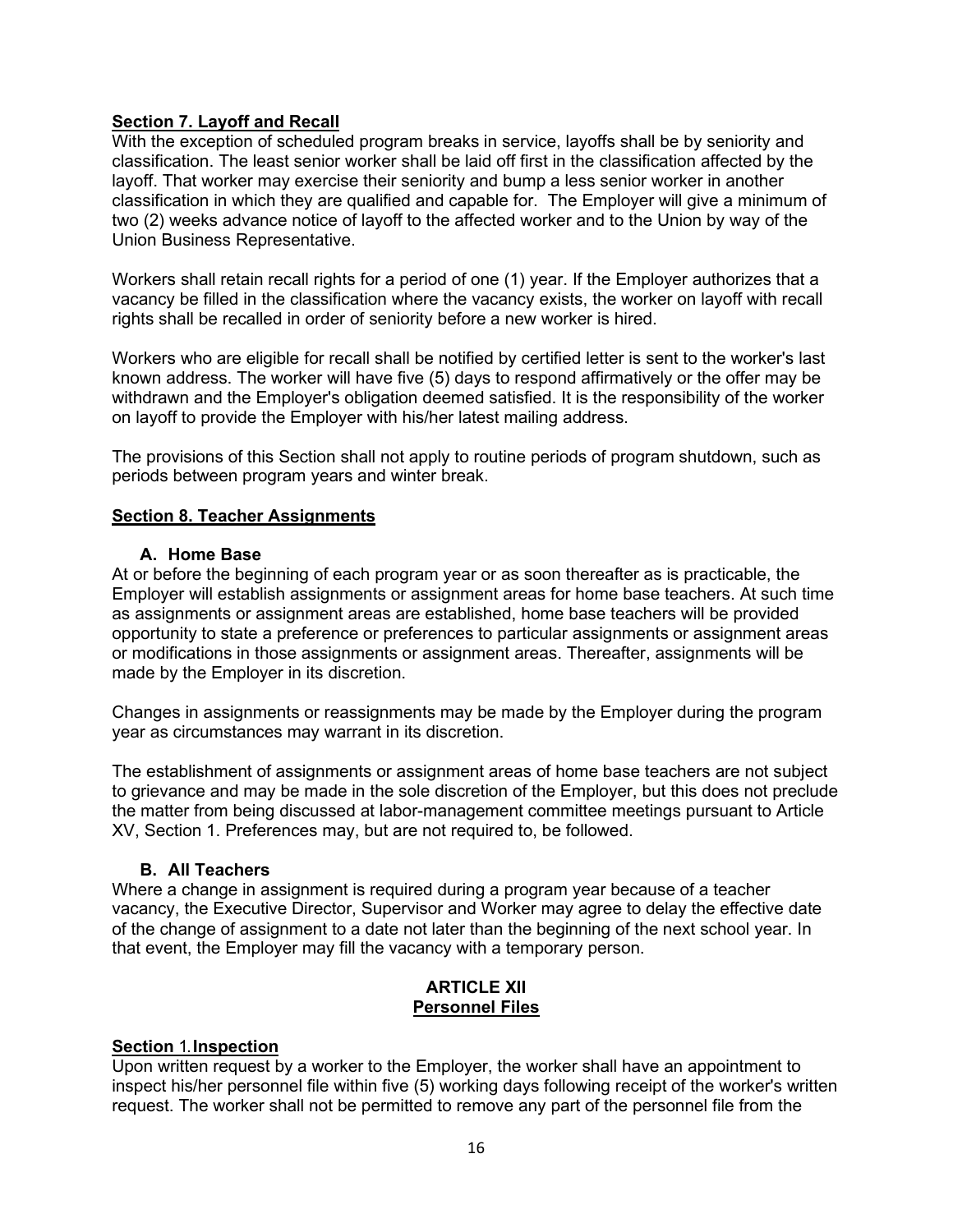premises but may obtain a copy of any information contained in the file (in addition to copies of original file material previously provided at no cost to the worker) at five cents (\$0.05) per copy.

# **Section 2. Union Access**

A worker involved in a current grievance against the Employer may, in writing, authorize a Union Representative to inspect his/her personnel file, subject to the procedure set forth in Section 1 above.

# **Section 3. Employee Rights**

If a worker disagrees with any information contained in the Personnel File, the worker may submit a written statement which shall be included in the file.

#### **ARTICLE XIII Discipline**

# **Section 1. Definition**

Disciplinary action shall be imposed upon workers covered by this Agreement only for cause. Disciplinary action imposed by the Employer upon an employee during a probationary period shall not be subject to this Article or the grievance and arbitration procedure set forth in this Agreement.

# **Section 2. Disciplinary Measures**

Coaching and/or Counseling are not disciplinary actions. The Employer agrees with the tenets of progressive discipline and agrees that disciplinary action imposed against a worker shall include only the following:

- A. Oral Warning (not subject to arbitration)
- B. Written Warning
- C. Suspension Without Pay
- D. Discharge

# **Section 3. Limitations**

The Employer's agreement to use progressive disciplinary action does not prohibit the Employer in any case from imposing discipline which is commensurate with the severity of the offense, including possible temporary paid suspension if the health and/or safety of children and/or staff is at risk. The Employer shall notify both the worker and the Union of disciplinary action. Written warnings will be removed from personnel files and no longer able to be used to build other discipline if 24 months passes from date of issuance with no other discipline. Oral warnings shall not be part of the personnel file.

### **Section 4**. **Pre-Disciplinary Meeting**

For discipline other than oral and written reprimands, prior to notifying the worker of the contemplated discipline to be imposed, the Employer shall inform the worker of the reason for such contemplated discipline including, if applicable, any names of witnesses and copies of pertinent documents. The worker shall be informed of his/her right to Union representation and shall be entitled to such, if so requested by the worker. The workers and the Union steward shall be available within twenty-four (24) hours of notification. If the worker(s) does not request Union representation, a Union steward shall nevertheless be entitled to be present.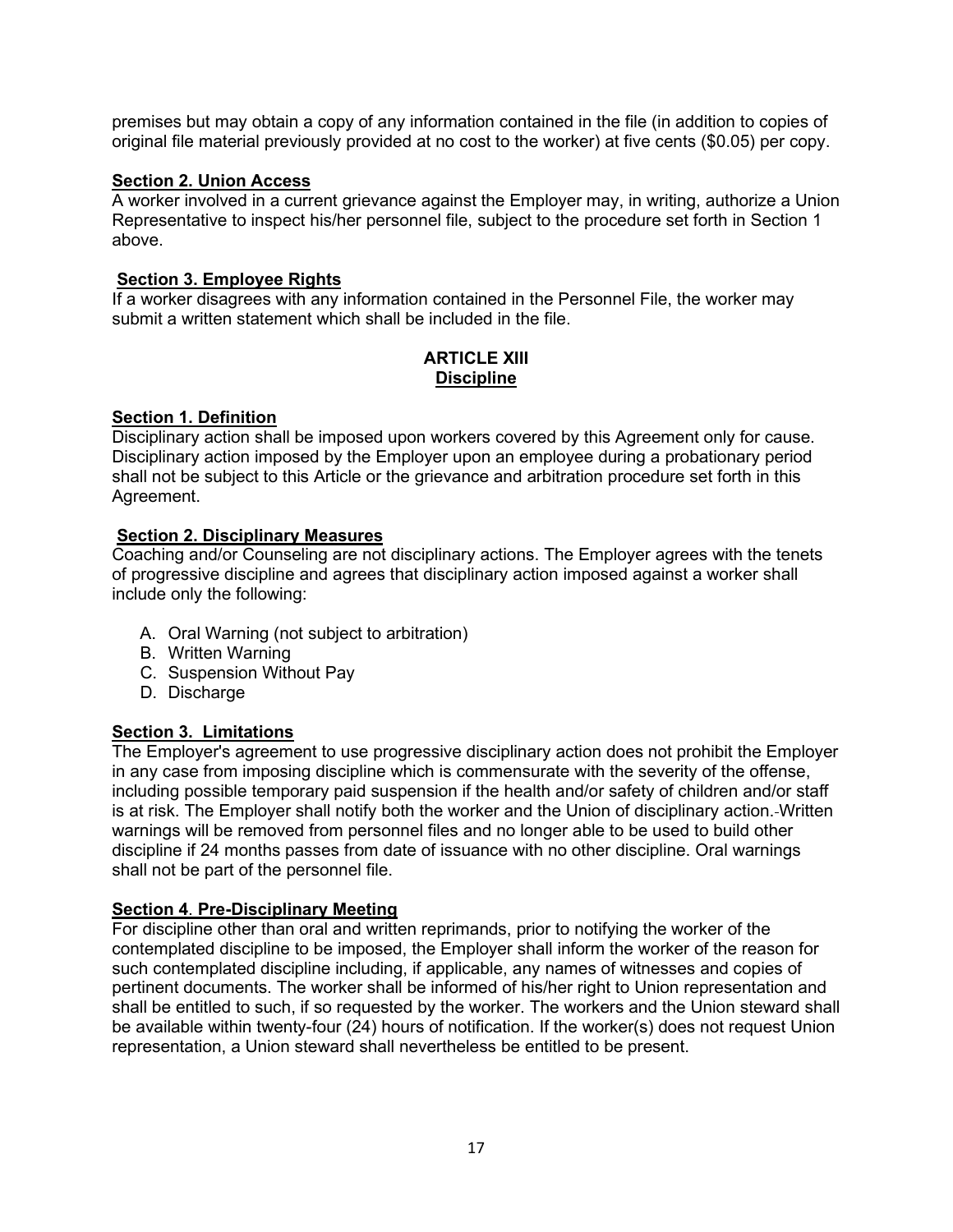### **Section 5. Investigatory Interviews**

Where the Employer desires to conduct an investigation interview of a worker in which the results of the interview might result in discipline, the Employer agrees to first inform the worker that he/she has a right to Union representation at such interview. If the worker desires such Union representation, no interview shall take place without the presence of a Union steward. However, refusal of the Union steward to participate in the interview shall allow the Employer to proceed with the interview.

#### **ARTICLE XIV Grievance Procedure**

# **Section 1. Purpose**

The Employer and the Union encourage the informal resolution of grievances and agree that problems should be resolved before the filing of a grievance and encourage open communications that resort to the formal grievance procedure will not normally be necessary. The purpose of this Article is to establish a prompt and efficient procedure for the investigation and resolution of grievances. The procedure set forth herein shall be the sole and exclusive method of resolving grievances for workers except as otherwise provided by law.

#### **Section 2. Definition**

A grievance is defined as an allegation by a worker or the union that there has been a violation or wrongful interpretation of a specific provision of the Agreement.

The term grievant shall mean a worker (or the Union) who (which) alleges in the grievance that he/she (it) has been directly and individually harmed by a violation or wrongful interpretation of a specific provision of this Agreement.

### **Section 3. Representation**

Workers are entitled to Union representation at each step of the grievance procedure. Furthermore, it is understood that each step of the grievance procedure (per agreement reached between the Union and the grievant (s)), the grievant(s) may or may not be present.

Grievances may be filed on behalf of two or more workers only if the same facts, issues, and requested remedy apply to all workers in the group.

#### **Section 4. Subject Matter**

A written grievance shall contain a statement of the grievant's complaint, the Article and Section of the Agreement allegedly violated, the date of the alleged violation, the relief sought, and the signature of the grieving workers(s) and the time.

#### **Section 5. Time Limitations**

Grievances may be withdrawn at any step of the grievance procedure without establishing precedent. Grievances not appealed within the designated time limits will be treated as withdrawn or dismissed without precedent.

The Employer's or the worker's/Union's failure to respond within the time limits shall not constitute a finding in favor of the grievant, but rather shall automatically advance the grievances to the next step. Time limits for any step may be extended by mutual agreement.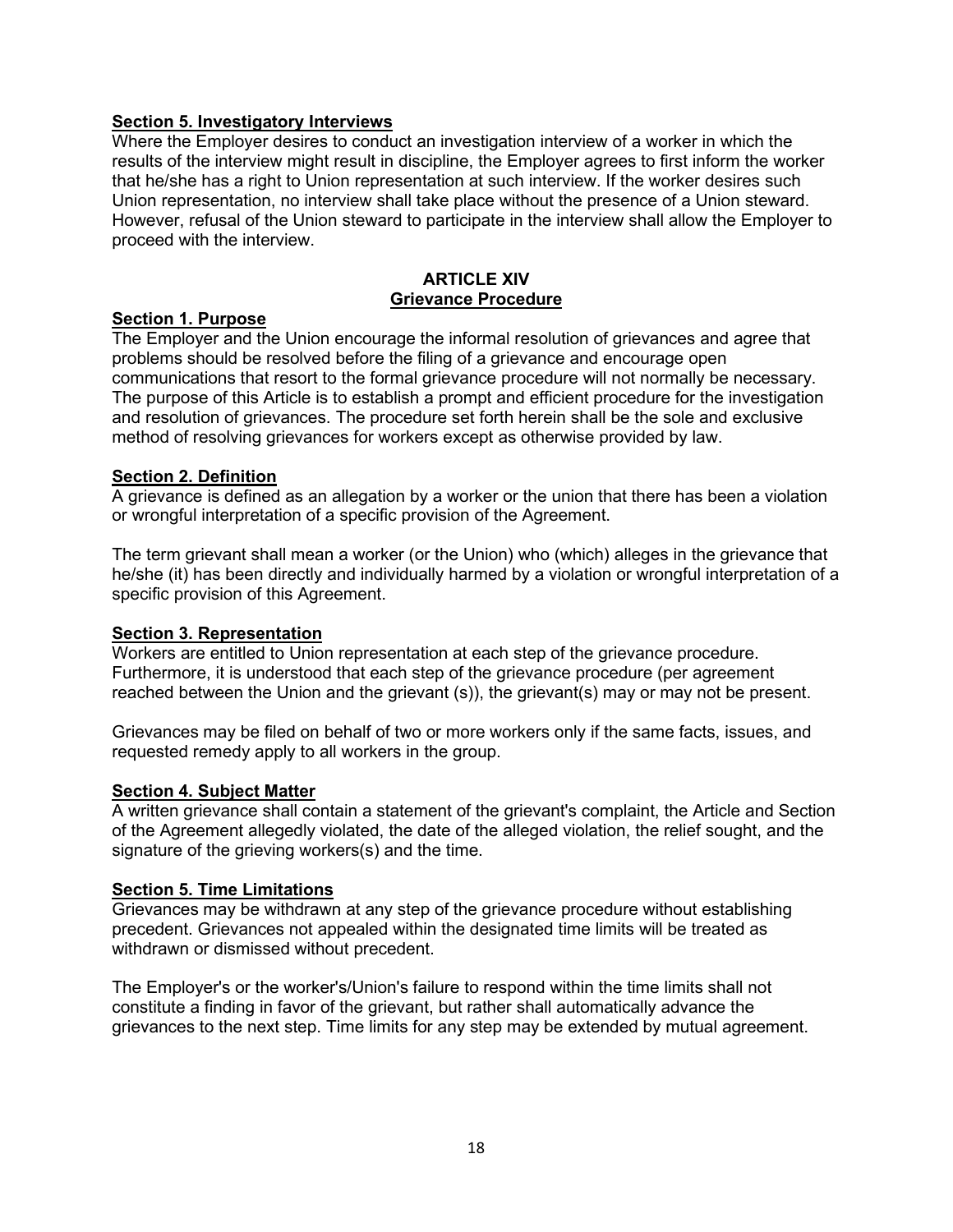# **Section 6. Compliance with Procedure**

All grievances must be filed in accordance with the procedure in this Article. If it is necessary for a worker to participate in the grievance or arbitration process during working hours, the worker's salary shall neither be reduced nor increased for time spent in such activities.

# **Section 7. Procedure for Handling Grievances**

# **1. Informal Hearing**

A grievance must be filed with the immediate supervisor within ten (10) calendar days following the date the grievant becomes aware or should have become aware of the act or omission giving rise to the grievance. Within ten (10) calendar days of the filing of the grievance, the immediate supervisor will arrange an informal conference with the grievant as arranged through the steward. If the informal conference results in resolution of the grievance, the grievance will not be processed further. The immediate supervisor will notify the Union Business Representative of any resolution reached as a result of an informal conference.

# **2. Step One**

If the grievance is not resolved by the informal conference described above, the Executive Director will meet with the steward for the purpose of reviewing the grievance within ten (10) calendar days of the date of the informal conference. The Executive Director shall issue a written decision within fifteen (15) calendar days following the conclusion of the meeting. In the event the decision of the Executive Director refers to documents not requested or provided, copes of such documents shall be attached to the decision. The Executive Director will provide a copy of the decision to the Union Business Representative.

# **3. Step Two**

If the grievance is not resolved at Step 1, the steward may advance the grievance for review to the Board of Directors through the Executive Director or his/her designee. Any such request for review must be filed within ten (10) calendar days of the Step 1 decision. A member(s) of the Board of Directors will meet with the steward within twenty (20) calendar days of receipt of the request for review. The Board of Directors may also involve appropriate PACT administrators in this meeting for the purpose of reviewing the facts related to the grievance and/or attempting to resolve the grievance. Within twenty (20) calendar days of the conclusion of this meeting, the Board of Directors will issue to the grievant and the steward a written decision either denying the grievance or proposing a grievance resolution.

### **4. Withdrawal of Grievance**

The Union may withdraw a grievance at any time either unilaterally or with the advice of the grievant(s).

# **5. Mutual Agreement to Waive Grievance Steps**

If the parties to this Agreement mutually agree, a grievance may be taken directly to arbitration.

# **6. Step Three - Arbitration**

If the decision or grievance resolution by the Board of Directors is not acceptable to the Union, the Union may file a written notice of intent to proceed to arbitration. Any such written notice must be filed with the Executive Director of PACT, or his/her designee, within fifteen (15) calendar days of receipt of the Step 2 decision/proposal.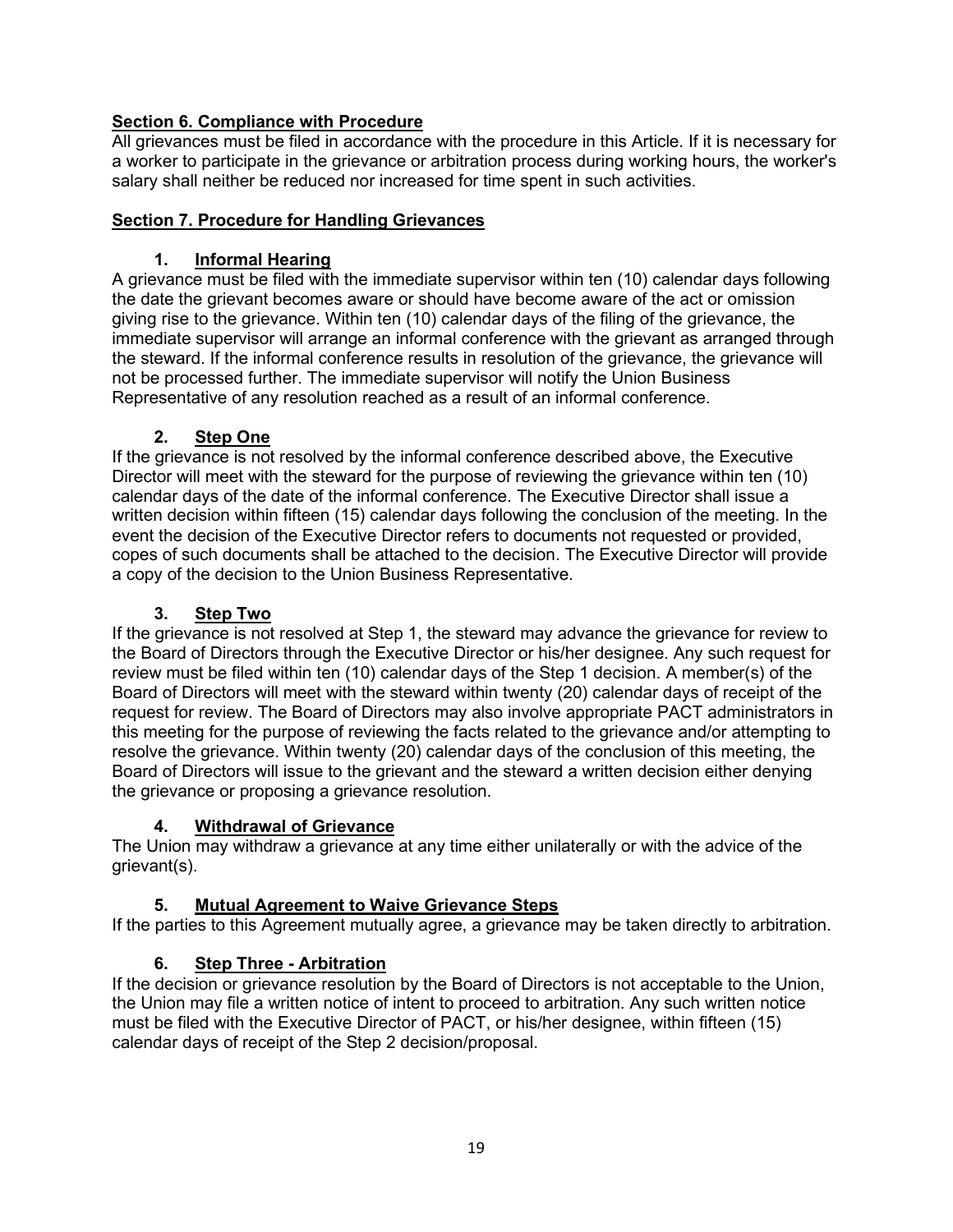# **Section 8. Provisions Applicable to Arbitration Procedures**

### A. Selection of Arbitrator

The Union and the Employer shall mutually select an Arbitrator; if they cannot agree on an arbitrator within thirty (30) days then the Union shall submit a written request for a panel of five (5) arbitrators from the Federal Mediation and Conciliation Services (FMCS). The parties shall then alternately strike names from the list until one name remains. The panel in its entirety may be rejected by either party one time.

The arbitrator shall be notified of his/her selection by a joint letter from the Employer and the Union.

### **Arbitration Time and Places**

The arbitrator shall hold the hearing in a mutually agreed upon location unless otherwise agreed to by the parties. The hearing shall be commenced within thirty (30) working days of the acceptance of the arbitrator's selection or as soon thereafter as is practicable.

### **Functions of an Arbitrator**

It shall be the function of the arbitrator to rule on the specific grievance. The arbitrator shall perform this function subject to the following rules and limitations.

The arbitrator's award shall be based solely upon the evidence and/or legal arguments appropriate to the grievance and presented by the parties at the hearing and in any post-hearing briefs.

The arbitrator shall have no authority to add to, subtract from, modify, change, alter, or ignore in any way the provision of this Agreement or any expressly written amendment or supplemental thereto.

An award may or may not be retroactive as the equities of each case demand, but in no case shall an award be retroactive to a date earlier than the date the harm occurred.

The Employer may present questions of arbitrability to the arbitrator selected to hear the merits of the grievance. Where a grievance is found not arbitrable, the arbitrator shall dismiss the grievance. If, however, the grievance is found arbitrable, the arbitrator will proceed with the hearing.

### **Arbitration Fees and Costs**

The arbitrator may direct that the losing party shall pay the arbitrator's entire fees and cost if the position of the losing party's considered frivolous by the arbitrator. If not so directed, they shall be shared equally by both the Union and the Employer. Each party shall bear its own cost of preparing and presenting its case to the arbitrator.

Either party to arbitration may request that a transcript of the hearing be made. The requesting party shall pay the cost for the transcript and shall provide a copy free of charge to the arbitrator. In the event that the party who did not order a copy of the transcript of the hearing subsequently decides to order a copy of the transcript, the party shall pay for its copy and share equally in the cost of the copy of the transcript provided to the arbitrator.

## **Section 9**. **Miscellaneous Provisions Related to Grievance - Arbitrator**

The parties agree that there are no pending grievances and that no grievance concerning an act or an omission prior to the effective date of this Agreement shall be considered.

Failure of the Union to comply with the time limitations of this Article shall render the grievance null and void the bar subsequent filing of the grievance.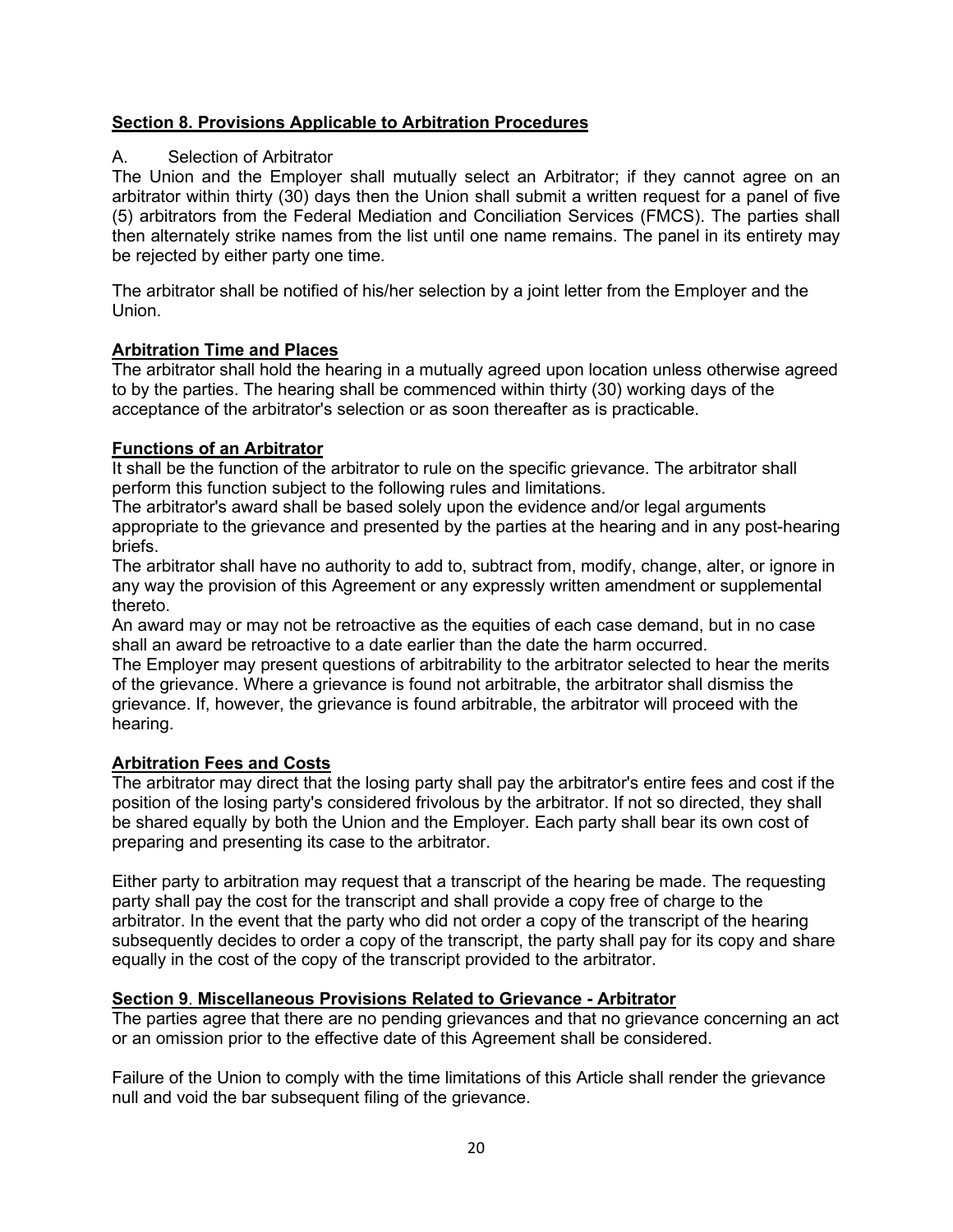Failure of the Employer to respond to a grievance within the specified time periods will permit the grievant to proceed to the next step.

Pending the raising, processing, and settlement of the grievance and the award of the arbitrator, the parties agree to abide by all of the provisions of the No Strike/No Lockout Article of this Agreement for the duration of the Agreement.

Time limits set forth in this Article may be extended only by mutual agreement set forth in writing and signed by the parties.

All informal grievance settlements shall specify a time by which the settlement shall be implemented. The time limit maybe extended by mutual agreement between the Executive Director of PACT and the Union Business Representative.

A grievance settled prior to arbitration shall be binding only as to that particular grievance and shall not be precedent setting, unless the parties mutually agree otherwise.

Either the Employer or the Union, with the written authorization of the grievant(s), may consolidate grievances on similar issues at any level.

The filing or pendency of a grievance under the provisions of this Article shall not prevent the Employer from taking the action complained of, subject however, to the final decision on the grievance. Pending final disposition of the grievance, the grievant shall fulfill his/her professional responsibilities as assigned.

The decision or award of the arbitrator shall be binding upon the Employer, the Union, and the Grievant to the extent permitted by and in accordance with applicable law and this Agreement.

All grievances, requests for review, notices, and decisions shall be transmitted in person or by certified or registered mail, return receipt requested, to the office of the last known home address of the addressee. A copy of the above will be sent, via email or fax, to the Union Business Representative, as well.

#### **ARTICLE XV Labor-Management Committee Meetings**

#### **Section 1. Representation/Frequency of Meetings/Subjects of Discussion**

In addition to a Union Business Agent, Representatives of the Employer and of the Union, shall meet at mutually agreed upon times to discuss matters of mutual concern relating to interpretation, application or administration of this Agreement, matters of safety and health, or other areas of interest as mutually agreed upon in advance. Such meetings may be held as frequently as both sides may agree upon, the duration of the meeting(s) will be appropriate for the subject matter. The number of attendees for either party shall be appropriate for the subject matter of the meeting.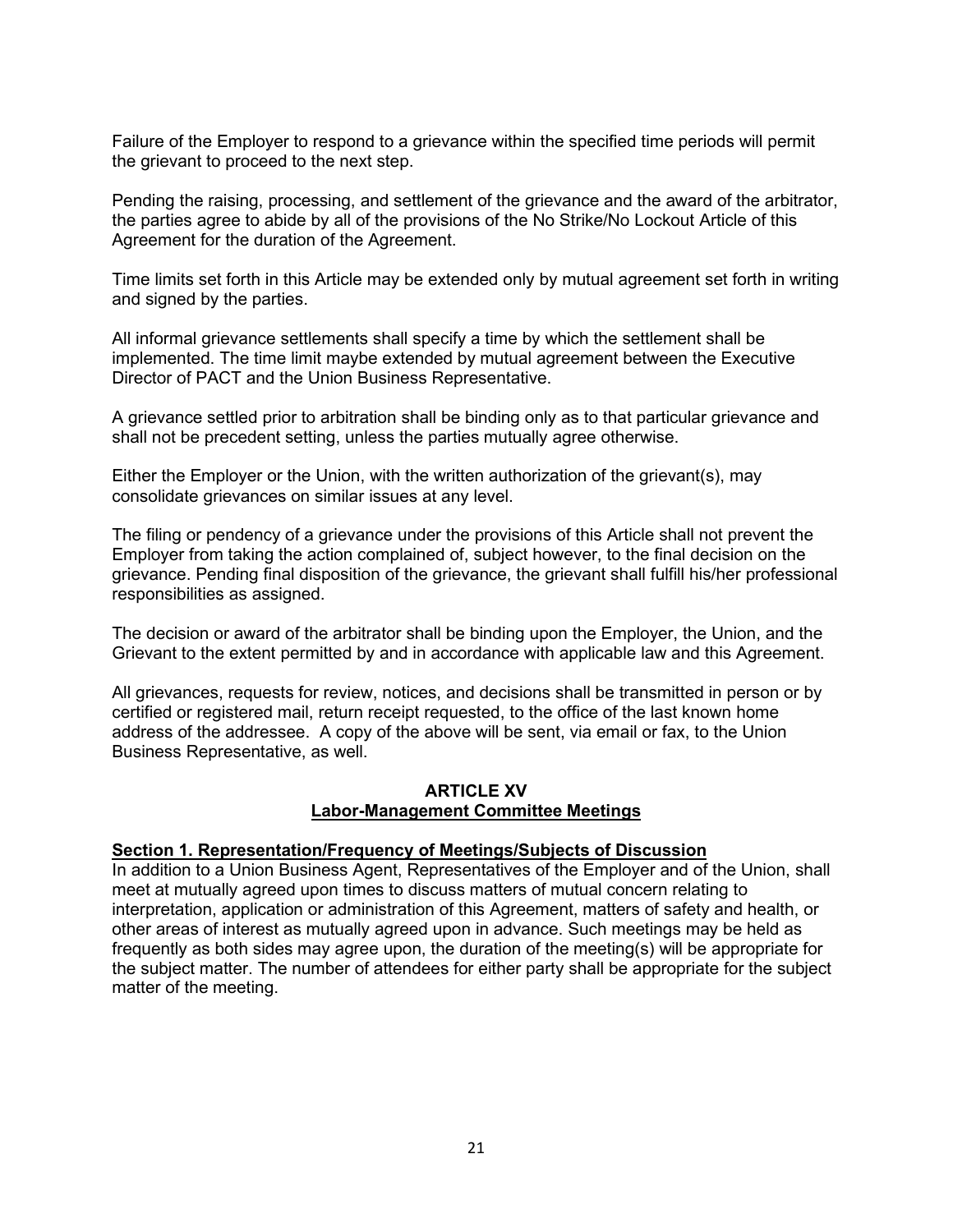# **ARTICLE XVI Staff Development**

# **Section 1. Eligibility**

The employer will set aside \$250 per employee to be utilized to defray the documented expense of workshop attendance or to reimburse tuition fees and required books, in and out of the area mileage or other related expenses.

Full time Head Start workers will be granted additional dollars (if they are available) for tuition/ workshops based upon the following priorities:

- **1.** Tuition, fee, book reimbursement for college credit classes for staff working towards a degree required in their field or job description.
- **2.** Tuition, fee, book reimbursement for college credit classes for staff working towards any degree.

The maximum amount that any Head Start full time worker will receive in tuition reimbursements will be \$500 per year, except for Head Start Teachers who are working towards an Associate's degree or Bachelor's degree as required under Head Start Act. Additional reimbursements may be obtained under those qualifications according to the Executive Director's discretion. It is recognized that such reimbursements will be limited to the actual funds available, not allocated for expenses other than tuition, fees and book reimbursement.

# **Section 2 Requirements**

- 1. Where other money is available (such as financial aid or outstanding grants) or is authorized to be available for tuition/workshops reimbursements that money shall be used before staff development money is used.
- 2. Course work for which employees receive tuition reimbursements must be completed while the staff member is employed by PACT. The requirements for reimbursement will follow the Head Start Act. Current, eligible individuals who receive financial assistance to pursue a degree required by the Head Start Act shall:
	- **A.** Teach or work in a Head Start program for a minimum of three (3) years after receiving the degree, or
	- **B.** Repay the total or prorate amount of the financial assistance received based on the length of service completed after receiving the degree.
- 3. Employees must successfully complete the class with a grade of at least a "C" as evidenced by submission of a final grade to the Director. If the class is not completed with a grade of at least a "C", the employee must reimburse the employer for the class within 30 days of either the employee withdrawal from the class or, in the case of completion of the class with a grade lower than a "C", the end of the class.
- 4. Reimbursements will not be made for any course work where reimbursements is not permitted under the grant program in which the worker is employed or where the course work is not related to the field in which the worker is working for the employer or in which the worker may reasonably be expected to work.

**Section 3 Workshops** The Employer may authorize attendance at conferences, conventions or meetings as determined by the Executive Director to be for the benefit of PACT services and the worker. Workers attending such conferences, conventions or meetings will be reimbursed for documented expenses incurred. Workers attending such conferences, conventions and meetings on a regular work day will be paid at rate commensurate to their regular work day up to a maximum of five (5) days per fiscal year unless an exception is approved by the Executive Director. Attendance at conferences on days other than the regular work day shall be on the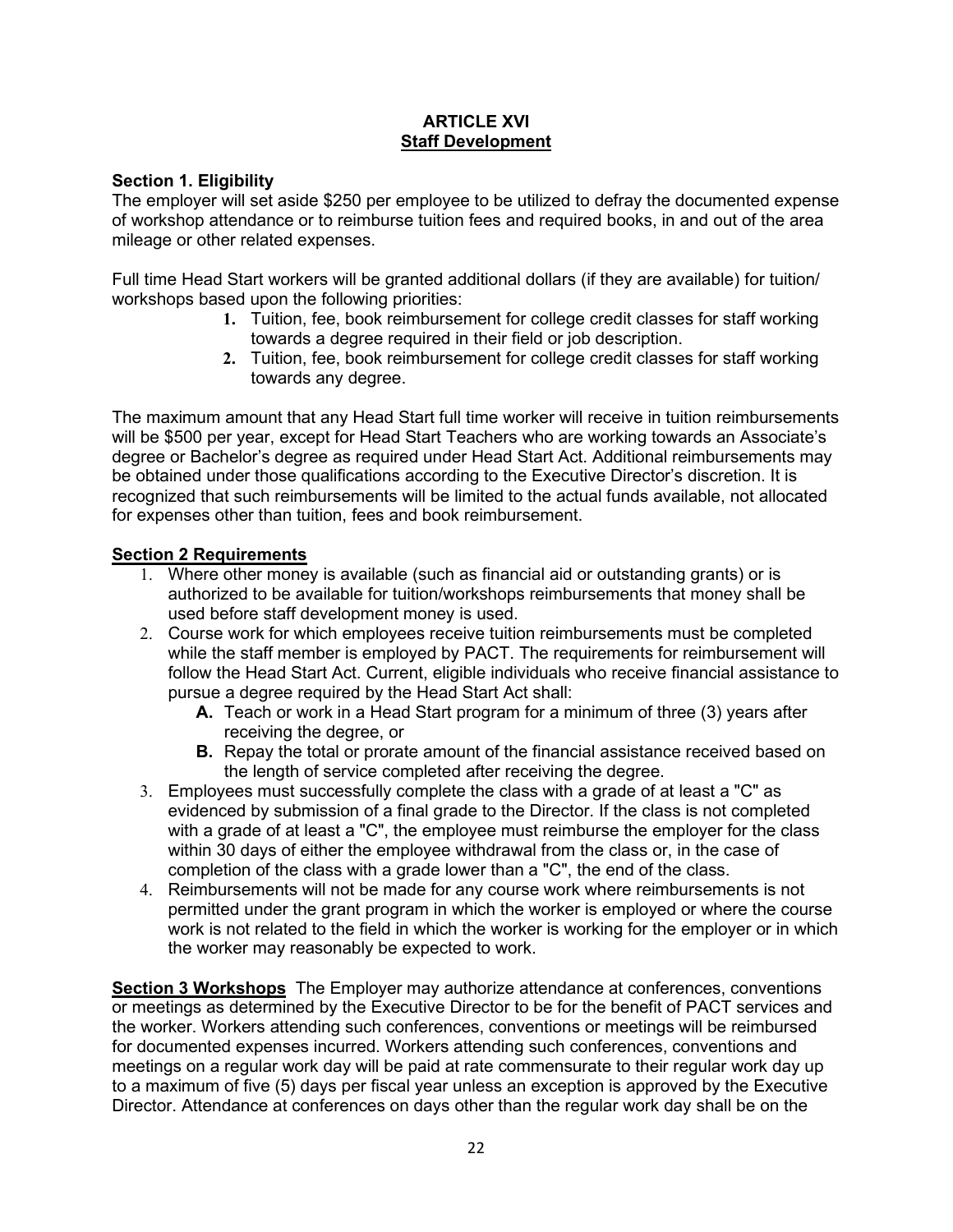worker's own time and shall not be in pay status unless attendance is mandated in writing and signed by the workers' supervisor. Mandated conferences do not include those that may be required to obtain or maintain a certificate or credentials.

All requests for workshop reimbursements shall be made by May 1 of each fiscal year. However, the expenditure may be after May 1.

Workers shall share information acquired at such conferences, conventions or meetings with other staff as requested by the supervisor.

# **ARTICLE XVII Subcontracting**

It is the policy of the Employer to utilize workers to perform work for which they are qualified. Furthermore, the Employer reserves the right to subcontract any service in instances where it has determined that any emergency exists. However, the Employer will not subcontract or contract out any work that would result in the layoff of workers in the bargaining unit.

# **ARTICLEXVIII Safety**

### **Section 1. Safety**

All workers are expected to be safety-conscious and to assist in identifying conditions on the premises that might cause an accident. Unsafe conditions or injuries received while at work, even though very slight, are to be reported immediately to the appropriate supervisor, and by that person to the Executive Director.

The Employer agrees to undertake reasonable effort to: (a) provide a safe and healthy work environment; (b) maintain equipment (including safety equipment) in proper working order; and (c) update safety procedures.

The Union and the Employer agree to share any new information into this area and implement those reasonable provisions deemed appropriate, subject to availability of funding.

### **Section 2. Alcohol and Drug Testing**

In the case of employer required testing for other than pre-employment, actual time spent away from work for alcohol and drug testing shall be in pay status.

#### **ARTICLE XIX Dues Deduction**

The Employer agrees to deduct membership dues, initiation fees and fees for Union programs from workers' paychecks. Such deductions shall be authorized on forms signed by the worker and provided the Union. The Employer shall remit monies deducted to the Union along with an itemized statement of such deductions. Deductions shall be in an amount as certified by the Union.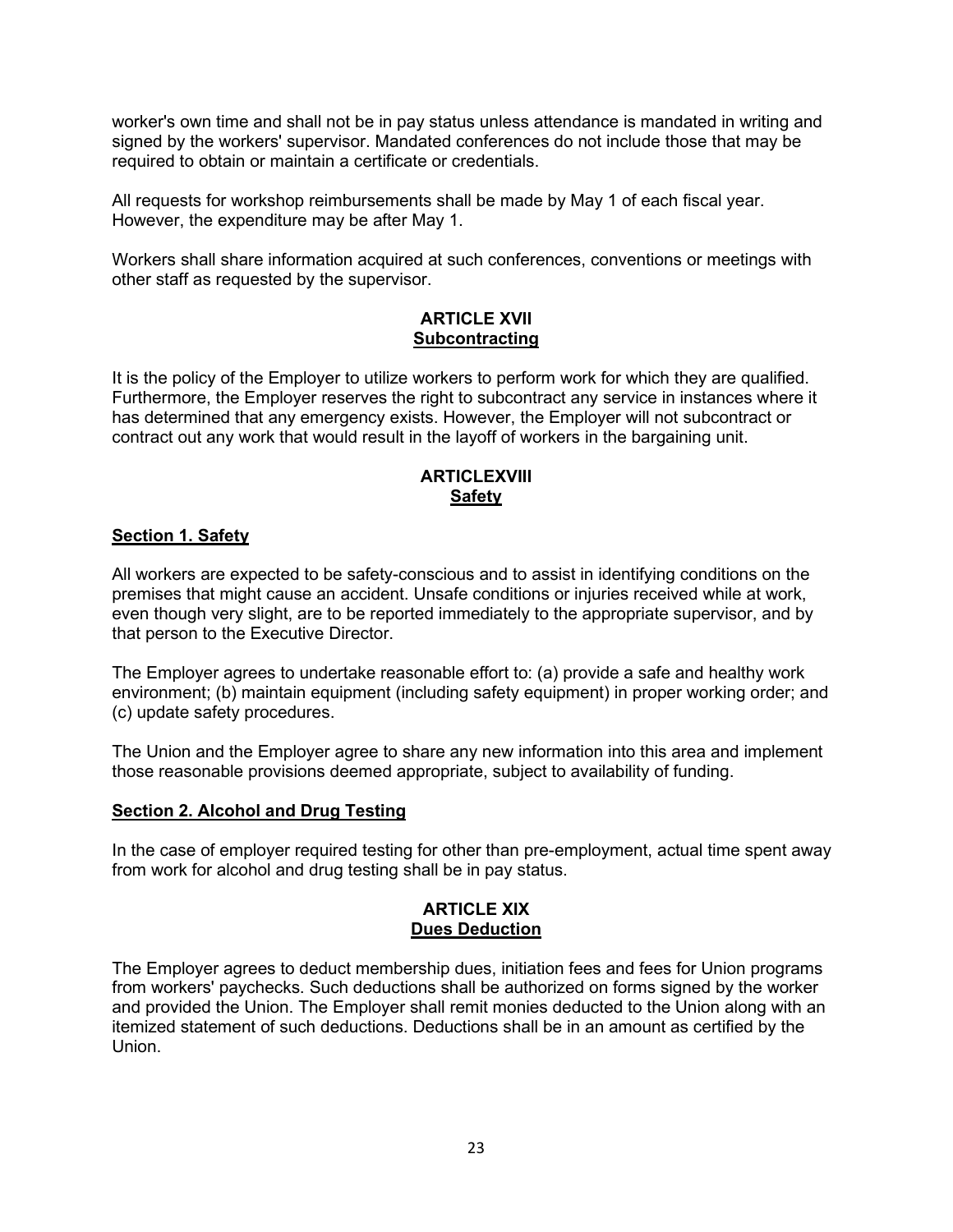The Union shall indemnify and save the Employer harmless against any and all claims, suits, or other forms of liability which may arise out of any action taken by the Employer in compliance with this provision.

No other employee organization shall be allowed payroll deduction for workers covered by this Agreement.

#### **ARTICLE XX No Strike - No Lockout**

#### **Section 1. No Strike**

During the term of this Agreement or any extension thereof, neither the Union nor any worker covered by the Agreement will instigate, promote, sponsor, engage in, or condone any strike, sympathy strike, slow down, concerted stoppage of work or any other intentional interruption of the operation of the Employer.

### **Section 2. No Lockout**

The Employer will not lock out any employees covered by this Agreement during the term of the Agreement.

#### **Section 3. Picket Lines**

In the event of a strike not involving this labor organization, workers will not be required to cross strike picket lines established by any Labor Organization. At the option of the Employer, workers who choose not to cross picket lines will either be laid off until the time the strike is settled or an alternative work site will be designated. Where laid off, workers may then be required to make up any days and/or services missed. Where an alternative work site is designated, the worker's mileage will be reimbursed from the original to the alternate work site, if in excess of the usual and customary mileage driven by the worker to the work site or five (5) miles, whichever is greater.

#### **ARTICLE XXI Performance Evaluations**

The Employer may evaluate the performance of workers its discretion. Before evaluations are administered, an opportunity to receive an explanation of the evaluation process and performance standards established by the Employer will be afforded. Any formal process of evaluation shall not be construed to limit informal observations or evaluations.

The purpose of performance evaluations will be seven-fold:

- determine whether employees are correctly carrying out their responsibilities and contributing to the achievement of Head Start's component service objectives;
- provide communications between employees and supervisors;
- identify what kinds of training and development are needed by employees to help them be more effective and acquire additional skills and knowledge;
- determine which employees are qualified for promotions or transfers to special projects;
- establish reference data for making personnel decisions such as compensation and position classification reviews;
- to agree on future working relationships and assignments based on past performance;
- to provide new employees with immediate information on how well they are performing in their new position.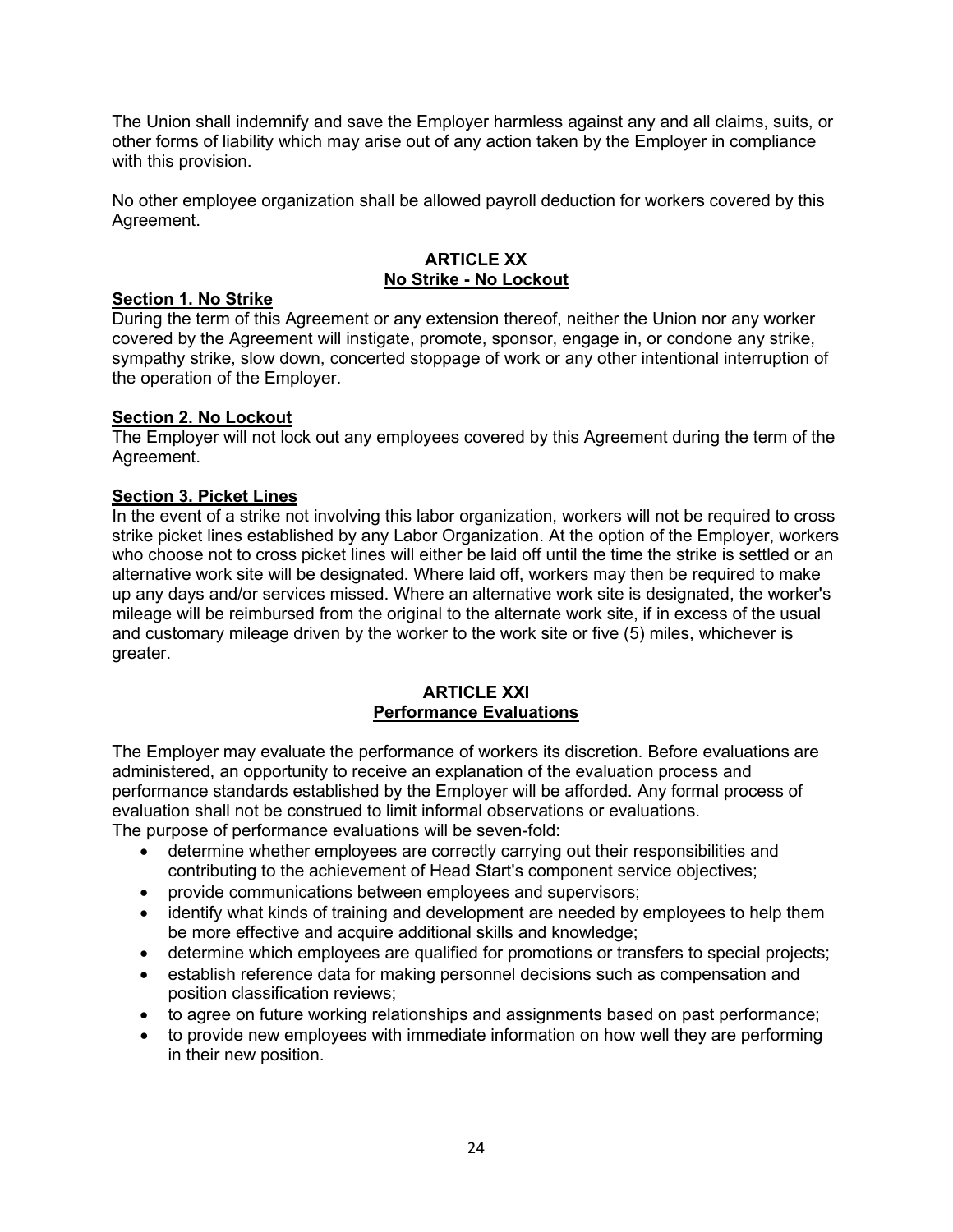At the time of review the supervisor shall schedule a meeting with the worker and review each factor included on the evaluation, compare feelings, and agree on the final results. The worker shall have the opportunity to ask any questions at that time.

Within ten (10) working days after a probationary or annual evaluation has occurred, the worker may include any written comments as a permanent part of the evaluation.

#### **ARTICLE XXII Compensation**

# **Section 1. Wages**

| <b>Base Rate</b><br>July 1, 2021 -<br>June 30, 2022 |
|-----------------------------------------------------|
| \$13.68                                             |
| \$16.31                                             |
| \$15.49                                             |
| <u>\$14.17</u>                                      |
| \$13.68                                             |
| \$13.12                                             |
| \$15.49                                             |
| \$13.68                                             |
| \$13.68                                             |
|                                                     |
|                                                     |
| \$15.49                                             |
| <u> \$15.49</u>                                     |
| \$12.99                                             |
|                                                     |
| <u>\$13.13</u>                                      |
|                                                     |

For the 2021-2022 program year, an additional 20 cents will be added to the base salary schedule retroactive to July 1, 2021, subject to Employer obtaining the necessary Budget Amendment approval.

New statutory requirements for Head Start Center Based Teachers state that by October 1, 2011 each Head Start Classroom in center bases programs must have a teacher who has at least one of the following and such other requirements, if any, as required by law or regulations:

1. An associate, baccalaureate or advanced degree in early childhood education;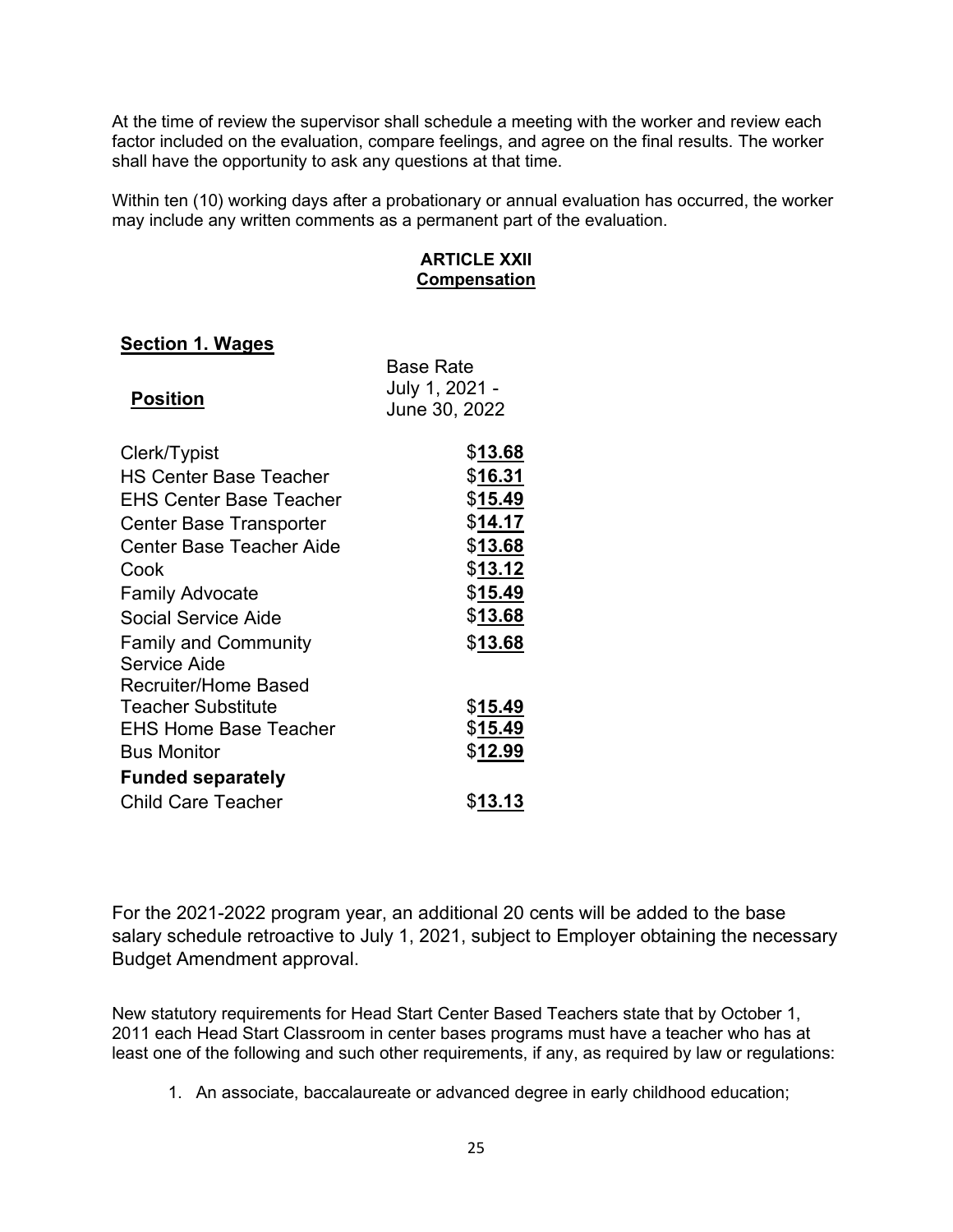- 2. An associate degree in a field related to early childhood education and coursework equivalent to a major relating to early childhood education, with experience teaching preschool age children.
- 3. A baccalaureate or advanced degree in any field and coursework equivalent to a major relating to early childhood education, with experience teaching preschool age children or;
- 4. A baccalaureate degree in any field and has been admitted to the teach for America program, passed a rigorous early childhood content exam, such as Praxis II, participated in Teach for America summer training institute that includes teaching preschool children and is receiving ongoing professional development and support from the Teach for America's professional staff.

In PACT Head Start classrooms where there are two teachers assigned and one teacher meets the education requirements and the other teacher does not, the teacher who meets the requirements shall receive a stipend in the amount of twenty- five (\$25) dollars per week over and above the regular salary and the teacher who does not meet the requirements shall have their salary reduced by the equivalent amount each week. In the event that staffing in the classroom changes and both teachers meet the educational requirements, or the teacher receiving the stipend transfers to a single teacher classroom, the stipend shall be rescinded and the staff will return to equal pay as defined in the current contract.

# **Section 2. Mileage Reimbursement**

Workers will be reimbursed fifty cents (\$.50) per mile for the use of personal vehicles in the pursuit of business related assignments per the direction of the PACT Executive Director or his/her designee.

# **Section** 3. **Benefit Program**

The Employer agrees to match up to 2% of annual gross salary of an employee's contribution per benefit plan year to the agency's 401K plan. Eligibility for employer match will begin after 90 days of employment. Workers are required to enroll in the employee sponsored life insurance plan, single coverage, subject to the terms of the plan in effect from time to time. Employees working less than the minimum hours per week, fixed by the group health insurance policy for participation, are not eligible for the insurance coverage. Worker make selections at the beginning of each program year as to what plans they wish to participate in.

Pre-Tax Child Care Reimbursements and Medical Expenses Reimbursements will be added to the agency's Flexible Benefits Plan, however, the worker may not elect to use an employer contributed dollars to fund or subsidize child care or medical expense reimbursements.

### **Section 4. Educational Supplemental Pay**

Educational Supplemental increases will be granted to workers upon verification of Educational Status through a diploma, certificate or college-issued transcript.

Educational Supplemental Pay increases shall be set forth below for full time workers

# **EDUCATIONAL SUPPLEMENTAL PAY ABOVE THE BASE RATE**

### Head Start

Clerk/Typist, CB Teacher Aide, EHS CB Teacher, Family Advocate, Health Aide, Family and Community Service Aide, HS & EHS Home Based Teachers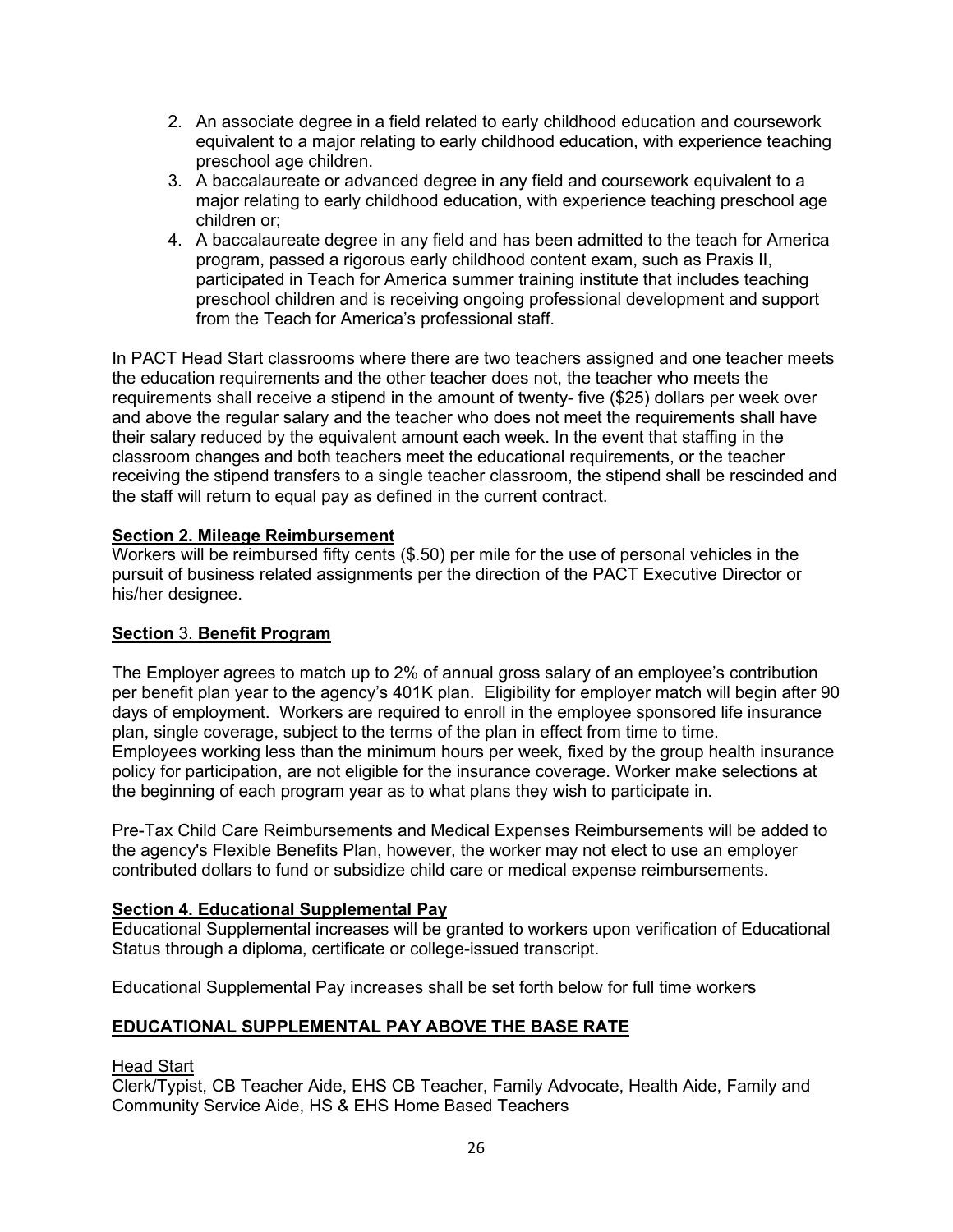| Associate's Degree in Any Field                                   | \$.10/hour  |
|-------------------------------------------------------------------|-------------|
| Bachelor's Degree in Any Field                                    | \$.20/hour  |
| CDA or College issued Certificate in Field as Defined by Position | \$.33/hour  |
| Associate's Degree in Field Defined by Position                   | \$.78/hour  |
| Bachelor's Degree in Field Defined by Position                    | \$1.39/hour |
| Master's Degree in Field Defined by Position                      | \$1.64/hour |

#### **HS CB Teachers**

| Associate's Degree in Any Field                                   | \$.10/hour  |
|-------------------------------------------------------------------|-------------|
| Bachelor's Degree in Any Field                                    | \$.20/hour  |
| CDA or College issued Certificate in Field as Defined by Position | \$.33/hour  |
| Associate's Degree in Field Defined by Position                   | \$.78/hour  |
| Bachelor's Degree in Field Defined by Position                    | \$2.14/hour |
| Master's Degree in Field Defined by Position                      | \$2.39/hour |
|                                                                   |             |

#### **Child Care**

| Associate's Degree in Field Defined by Position          | \$.20/hour |
|----------------------------------------------------------|------------|
| Bachelor's Degree or Higher in Field Defined by Position | \$.40/hour |

These amounts are based on full time (that is, 40 hours per week) employment. Also, should a degree be earned during a program year, it would be prorated for that year.

The Director shall determine whether a certificate or degree is directly related to the position and/or job description of the worker. In making this determination that declared area of major or concentration shall be as reflected on the official records from the institution where the certificate or degree is awarded. The area of concentration or major must directly and specifically relate to the duties and responsibilities of the position and/or job description, as determined by the Director.

Acceptable degrees, certificates, and diplomas related to the field in which the position has primary job responsibilities, include the following and such others as determined but the Director.

For Clerk/Typist, Health Aide, and Family and Community Service Aide , Diplomas, Associates, Bachelors and Master Degrees in the following fields: Receptionists/Word processing, Secretarial, Executive Secretarial, Computer Science, Computer Based Office Skills Technology, Clerical, Clerk/Typist, Computer Information Systems, Information Management, Business Management, Computer Science, Management Information Systems, Secretarial Science.

For Home Base Teachers and Family Advocates - Certificates, Associates, Bachelors and Master Degrees in the following fields: CDA, Child Care/Development, Early Childhood Education, or Human Development. Human Development is defined as Sociology, Social Work, Psychology, Child, Family and Community Services area of study.

For Teachers, Teacher Aides, Certificates, Diplomas, Associates, Bachelors, and Master Degree in the following fields: CDA, Child Care/Development, Early Childhood.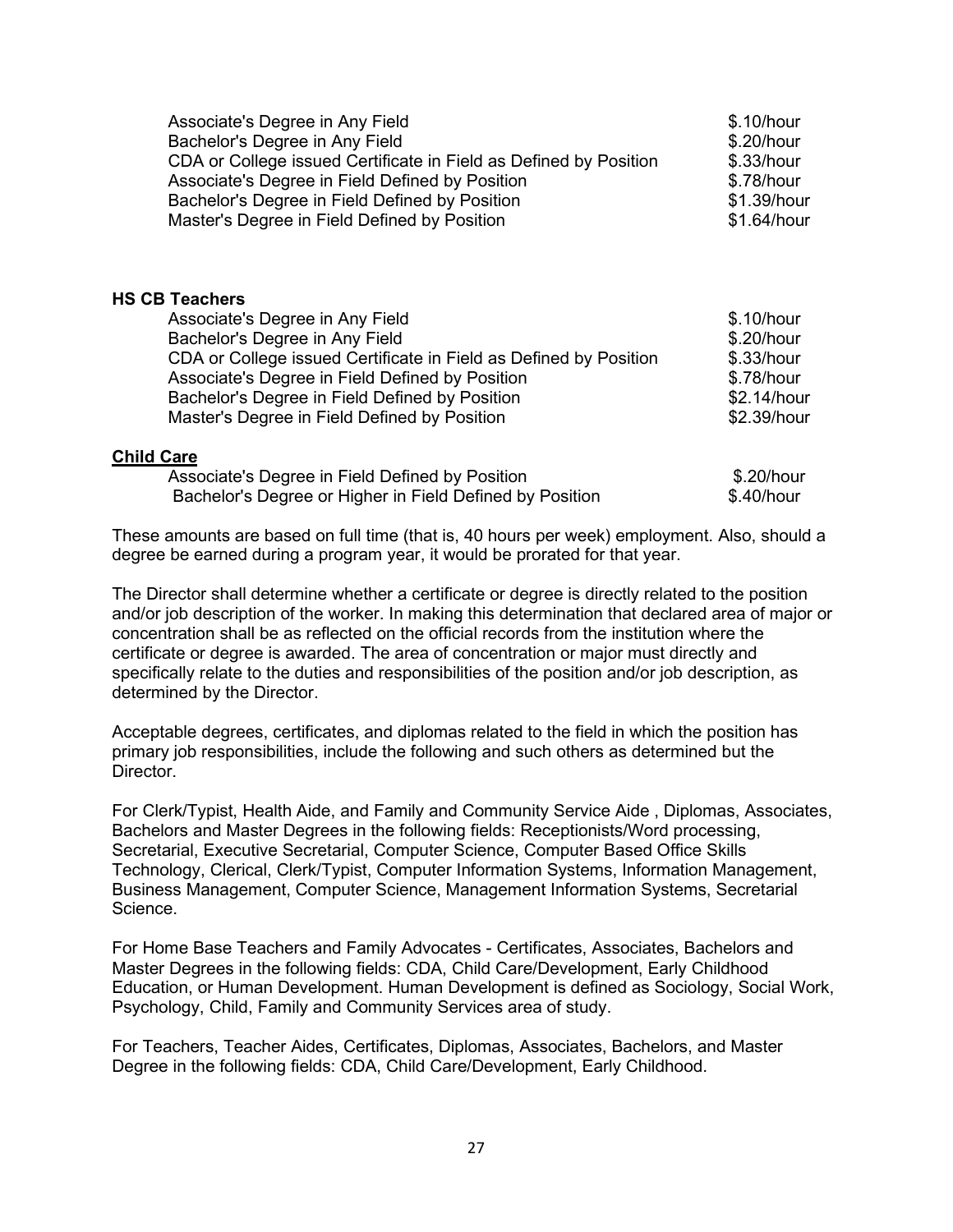For Transporters who serve as driver trainers there shall be a \$.50 (fifty cent) per hour supplemental for time performing the behind - the- wheel training.

Should any issue exist regarding whether the records reflect an acceptable degree, certificate or diploma, the Director will obtain and rely upon a letter of confirmation from the institution as to the field involved.

Definitions applicable to the forgoing, including degree definition, shall be those prescribed by applicable federal regulations. Educational Supplemental Pay shall be a one-time noncumulative increase.

For purposes of clarification of the phrase "one -time only" as used herein and by way of example, and Educational Supplemental Pay (ESP) increase to which an employee is entitled to under this contract shall be included in said employee's base salary. However, any such base salary, as increased by an ESP increase for this contract year shall not thereafter be increased by the amount of the ESP increases specified above, unless the employee obtains an additional degree of CDA certification (entitling the employee to a higher category increase).

In addition, and for purposes of clarification of the term "non-cumulative" as used herein and by way of example, Head Start Center Based Teachers having a Bachelor's Degree will receive a \$2.14 per hour increase. If during the year any such employee would obtain a Master's Degree in a field defined by his/her position and/or job description, his/her ESP increase would be an additional \$.25 resulting in the maximum ESP increase for said certificate and placing said employee at the top of the ESP ladder. However, should the ESP provided for here under be greater than the ESP previously given a worker under a prior contract, the worker's base salary will, in addition to any percentage increase, be increased by the difference between the ESP allowed this contract year and previously allowed.

#### **Section 5. Temporary Upgrading**

To assure the orderly performance and continuity of services, the Employer may temporarily upgrade workers on an acting basis to positions of a higher rank. Where a worker is temporarily upgraded by the Employer to perform the services within a job classification having a higher rate of pay, the worker during such temporary reclassification will receive the rate of pay applicable to the position of the higher rank upon working a full work day after such reassignment or after forty (40) hours during which the worker has acted in the position of higher rank during the fiscal year. Bus monitors will be paid at the Center Base Transporter rate on the first day of their temporary upgrade. It is recognized that the Employer is not required to make any temporary upgrade and no rights to preference arise where temporary upgrades are made.

Workers temporarily upgraded may at any time be returned to a position of the lower classification previously held.

Workers will receive pay in accordance with their job classification of whether they are temporarily reassigned or reclassified to a position of lower pay unless such assignment or reclassification is to be continuing. Upgrades shall be effective only where made in writing. Workers may request such writing if not provided.

Workers employed part time, (35 hours or less) will receive the rate of pay applicable to the position of higher rank only with the start of the third continuous work day after such reassignment or after twenty (20) hour during which the worker has acted in the position of higher rank during the fiscal year.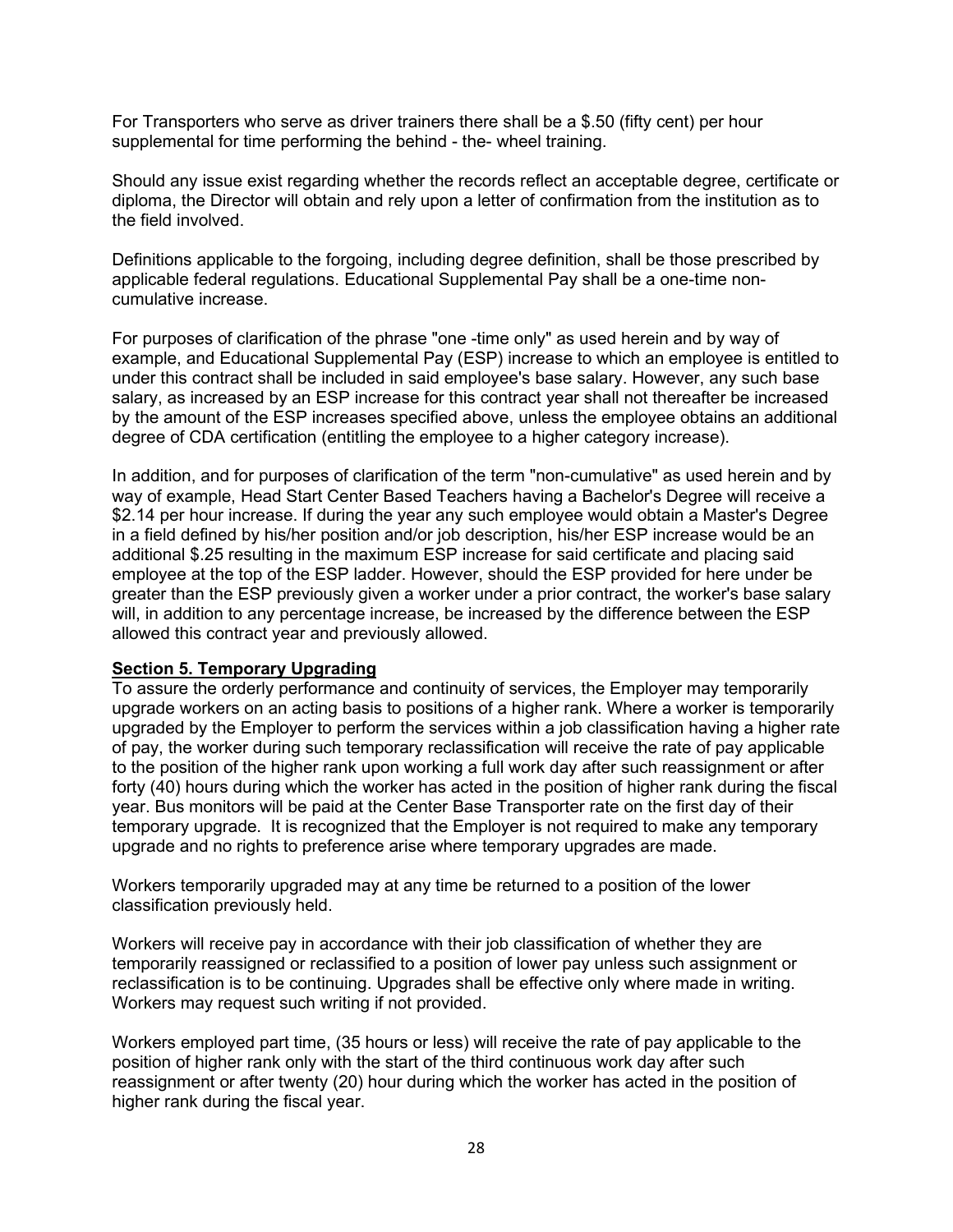# **Section 6. Temporary Reassignment of Additional Duties**

To assure the orderly performance and continuity of services due to staff absences or other reasons, the Employer may temporarily assign the work of an absent or missing employee, in the same iob classification. Where this occurs, the employee(s) assigned the additional duties will be paid additional pay if the following requirements are met:

- 1. The absent or missing employee is in non-pay status during the period of reassignment. If on non-pay status for only a portion of such period, this section only applies to such period.
- 2. The reassignment must be made by the Employer and documented.
- 3. The hourly rate the absent or missing employee would have received will be paid to the employee(s) reassigned work. If additional costs are incurred by the Employer due to an absent or missing employee such as hiring an additional temporary aide, the hourly rate paid to the employee(s) filling in will be reduced by that amount.
- 4. The additional pay will not apply when an employee attends a training, meeting, class or event that the employee(s) would normally be required to attend.
- 5. The employee(s) who is/are directed to perform the additional work shall receive the hourly rate or adjusted rate equal to the total number of hours normally worked by the missing employee. Where the reassigned work is assigned to more than one worker, the pay will be allocated equally among the workers (minus any reduction as defined above) regardless of the percentage or type of work assigned. Employees will not receive the additional hourly rate if they work overtime, overtime would be calculated at the employee normal hourly rate plus one half as defined in the Contract.

Only the Employer may reassign work. No additional pay is due where there is a reassignment and this section does not apply. This section applies to reassignments where the work reassigned is of the same nature as performed by the worker. Section 5 applies to upgrades.

### **ARTICLE XXIII Entire Agreement/Savings Clause**

### **Section** 1. **Entire Agreement/Waiver**

This Agreement constitutes the entire Agreement between the parties and no verbal statements shall supersede any of its provisions. Any amendment supplemental hereto shall not be binding upon either party unless executed in writing by the parties hereto. The Employer and the Union, for the life of this Agreement, each voluntarily and unqualifiedly waive the right, and each agrees that the other shall not be obligated to

bargain collectively with respect to:

- A. Any subject or matter specifically referred to, or covered by this Agreement, even though such subject or matter may not have been within the knowledge or contemplation of either or both the parties at the time they negotiated or signed this Agreement; and
- B. Subjects or matters that arose as a result of the parties' proposals during bargaining but which were not agreed to.

# **Section 2. Savings Clause**

Should any provisions of this Agreement or any application thereof become unlawful by virtue of any Federal or State law, Executive Order, or decision of a court of competent jurisdiction, the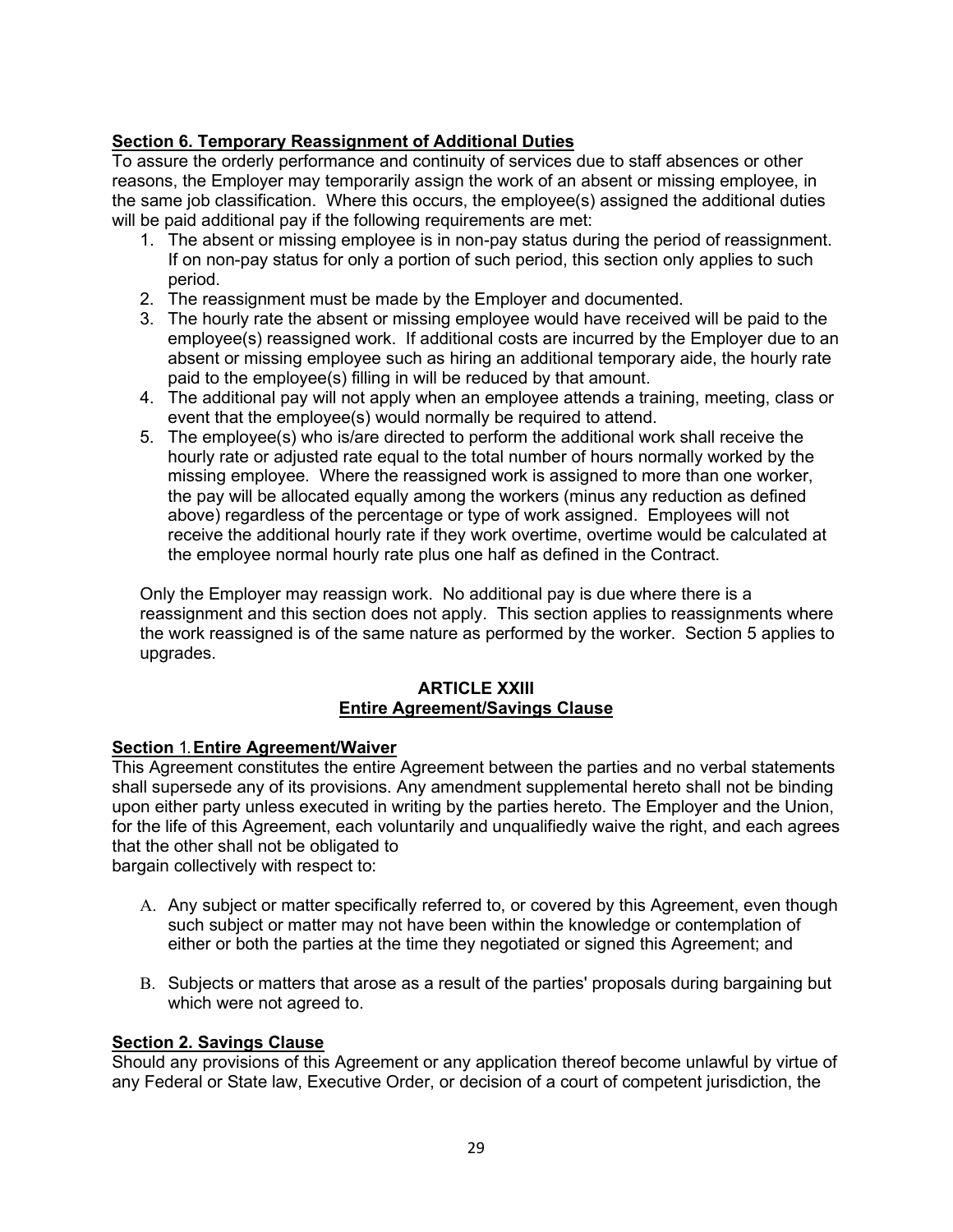provision or application shall be modified by the parties to comply with the law, order, or decision; and all other provisions of this Agreement shall continue in full force and effect.

### **ARTICLE XXIV Miscellaneous**

### **Section 1**. **Employee Training and Development**

The Employer agrees to provide the training necessary to perform the work required.

#### **Section 2. Job Description**

The Employer shall maintain updated job descriptions for all positions which identify specific job duties directly related to the position, qualifications, and line of authority.

#### **Section 3. Work Rules**

Work rules will be uniformly enforced. Workers will promptly notify the Administration of any circumstances where work rules are not being uniformly followed and support efforts to assure that they are uniformly enforced.

It is recognized that the Employer may, from time to time, adopt new work rules or amend existing work rules. Where new work rules are adopted or amendments made to existing work rules, the Employer, whenever it determines it is possible to do so, will endeavor to give at least fourteen (14) days advanced notice to the Union and affected workers of such new work rules or amendments to existing work rules.

#### **Section 4**. **Part-Time**

Except for insurance benefits, part-time workers will receive the same benefits as full-time worker on a prorated basis.

#### **Section 5. Substitutes**

Supervisors will be required to contact substitute workers. Worker will not be required to call substitutes for work.

### **Section 6. Parking**

The employer shall pay the cost of parking for workers employed at the Macomb WIU/PACT Head Start/Child Care center or other locations that required paid parking. The Employer will retain the right to the permit upon termination of employment.

#### **Section 7. Mandated Immunizations**

Employer shall pay the full cost, including co-pays, of immunizations mandated by the Employer and/or DCFS, not already covered by insurance.